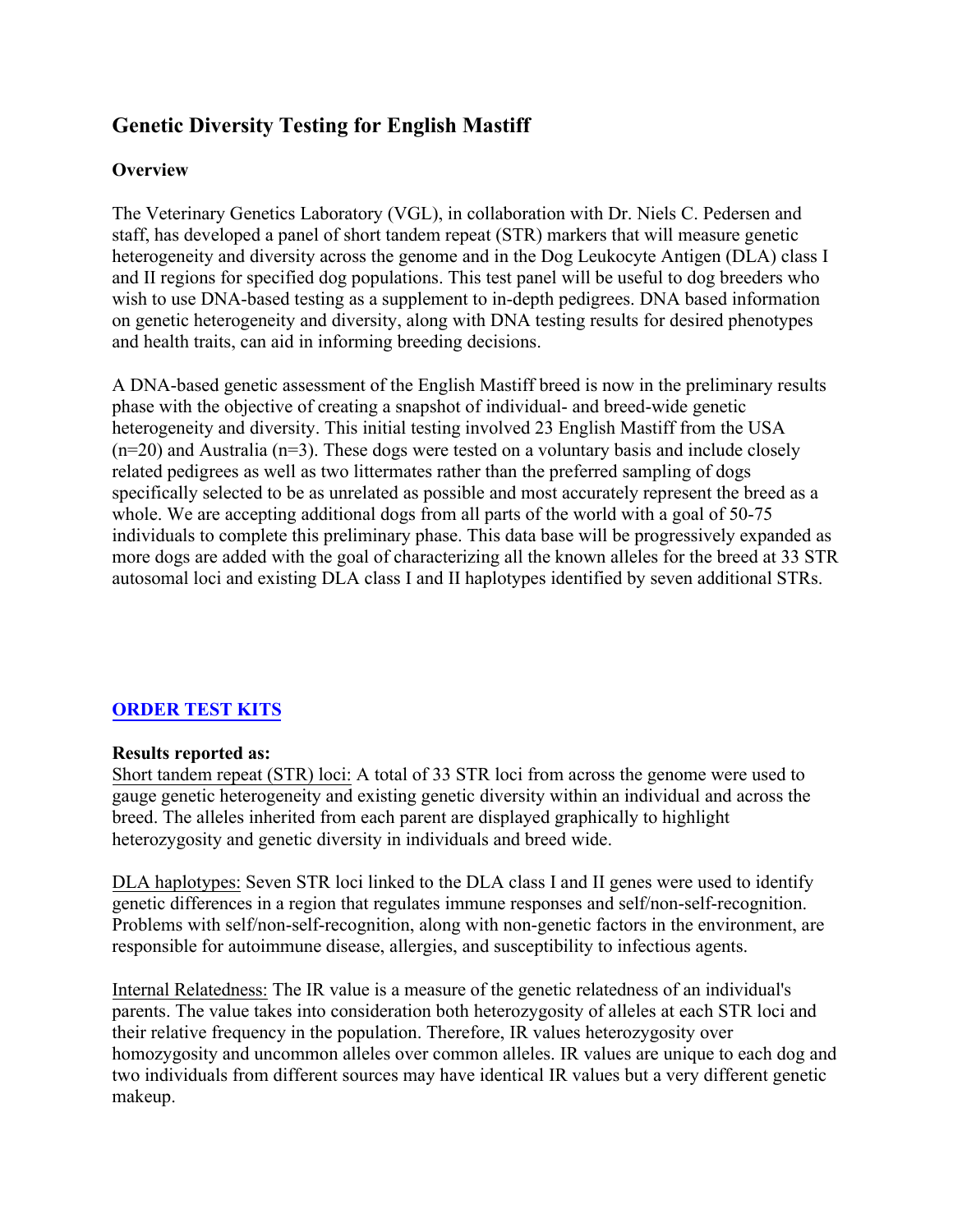#### **I. Introduction to the English Mastiff**

#### **A. Breed history [1-4]**

**1. Ancient origins-** The **English Mastiff,** often simply referred to as Mastiff, are known for their strength and size [1]. Indeed, the greatest weight (155.6 kg) ever officially documented was for an English Mastiff (call name Zorba) in the 1989 edition of the Guinness Book of Records. The contemporary English Mastiff is presumed to have descended from ancient indigenous breeds used as herding, guard and war dogs in Tibet and travelled with migrating tribes through India, Persia, Mesopotamia (what is today Iran and Iraq), Syria and from there to Greece and Europe [2]. These ancient mastiffs were commonly known as Molosser after the Molassians of Epirus [5]. Unfortunately, today among fanciers and breed scholars, the erroneous theory that Mastiffs were in fact introduced by the Phoenicians to the Isles, while navigating into Europe, is widespread, in total disregard of the historical fact that there is no archeological evidence of the Phoenicians ever arriving to the Isles. Mastiff type dogs arrived at the British Isles during the various migrations through the north of Europe, human migrations of the early pro-celtic tribes, who were in fact part of the Alani people (Aryans). [2]. The name Molosser has been also given to several large and solidly built [dog breeds](https://en.wikipedia.org/wiki/Dog_breeds) that share a common ancestor. English versions of a "British" Molosser were reported by the Roman soldiers during the invasion by the Roman Empire (43 AC) and during battles with Celtic tribes under the lead of the warrior Queen Boadicea. Two distinct types or breeds were reported by the Romans, the smaller but ferocious *Briton* and the bigger *Pugnaces Britanniae*. This last "breed" was pitted against the against the *pugnaces of Epirus* and found to be superior to them. Roman historians described them as being superior to their own military dogs, being of great stature, heavy built with broad back and muscular legs, truncated muzzle, loose skin above the brows and light brown eyes [2]. These indigenous Mastiff were exported throughout the Roman empire to fight in their coliseums.

The subsequent history of Mastiff in the British Isles involved a more recent and now extinct type of hunting Molosser known as the Alaunt. The Alaunt were originally bred by the Alani tribes, who rose to prominence in the 1st century CE. A group of Alani subsequently migrated westward to modern day Armenia and then on to Albania in the 5th and 6th centuries BC and later into the rest of Western Europe, including the region known as Gaul (today's France) [7]. Consequently, Alaunt interbred with various indigenous breeds throughout Western Europe in subsequent centuries. The first white Alaunt were brought to Britain with the Normand invasion led by William the Conqueror (11th century CE), where they interbred with the Pugnaces Brittannie and found great use as guard and fighting dogs. Certain ancestors of Pugnaces Brittanniae and Alaunt ultimately became known as the Old English Mastiff. The English Mastiff underwent further refinement in the late 19th century with introgressions from the Tibetan Mastiff, the Alpine Mastiff, the Dogue du Bordeaux and the Spanish Bulldog [8]. The Alpine Mastiff is an extinct breed that belonged to the indigenous Molosser of Southern Europe and itself a progenitor of several modern breeds such as the St. Bernard. The Spanish bulldog also extinct was also a Molosser dog type originating in Spain to catch cattle, hunt, and guard.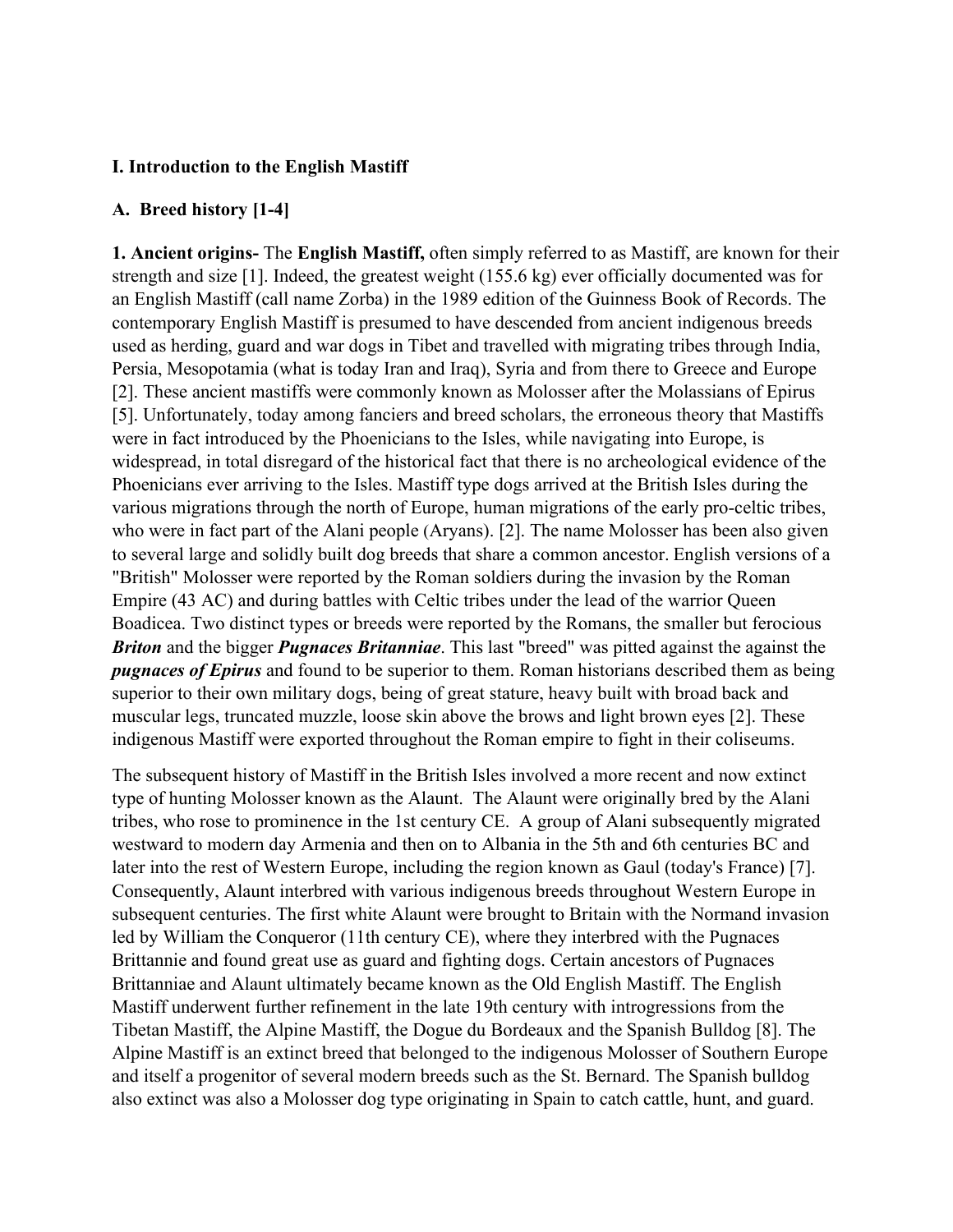Ancient mastiff-type dogs have been used in the creation of many modern breeds [5,9]. Contemporary breeds with large dogs of mastiff type include the Mastiff, Bullmastiff, Spanish Mastiff, Pyrenean Mastiff, Turkish Mastiff (Kangal), South African Mastiff (Boerboel), Neapolitan Mastiff, Tibetan Mastiff, Cane Corso, French Mastiff (Dogue de Bordeaux), Japanese Mastiff (Tosa-Inu), Great Dane, St. Bernard and many others [9]. Mastiff-influenced breeds of medium stature include the Rottweiler, Boxer, Serrano Bulldog, Caucasian Shepherd Dog (Ovtcharka), Brazilian Mastiff (Fila Brasileiro) and Presa Canario, while Mastiff-type breeds of smaller stature include the Bulldog, French Bulldog, Olde English Bulldogge, Ca de Bou, Bulldog Campeiro and Sharpei.

**2. The contemporary English Mastiff-** Bull baiting, dog fighting, and other activities deemed to be cruel were banned by the British Parliament in 1835 [10]. However, Mastiffs continued to be used for guarding and became increasingly popular as household pets and in dog shows. The subsequent history of the breed has been traced by a long series of prominent stud dogs and bitches from 1813 onward. The first Mastiff was shown in 1859, followed by 63 Mastiffs in a single show in 1871. The first Breed clubs were established in Britain (1873) and in the United States (American Mastiff Club in 1879, and the Old English Mastiff Club (1883). No pedigrees were kept at the time as are kept now, but the end result of this type of breeding was the progenitor of the modern breed. These prototypic English Mastiff were of variable form and sound health, reflecting their more haphazard ancestry. A breed standard was created by the Old English Mastiff Club in 1883 and relative points assigned to various desired traits in 1890 [3]. A standard for American dogs was created by the Mastiff Club of America in 1929 and further modified in 1941. The creation of a breed standard necessitated inbreeding to standardize and further refine the breed's appearance. The appearance of these refined English Mastiffs was widely attributed to a popular sire Ch. Crown Prince who was massive, notwithstanding his faults: more brachycephalic and straight-stifled than other members of the early breed, prey eyes (light colored), dudley nose (liver colored), reddish mask and somewhat short tail [8]. Therefore, the breed gained a consistency of type, with leaner, longer-headed specimens being replaced by more massive and short-faced dogs. Unfortunately, this also led to a decrease in soundness and a decline in the popularity. Mastiff numbers in the US declined steadily through the 1890s and only 24 Mastiffs were registered in the United States from 1906 to 1918 and the breed became largely extinct outside of Britain by the end of WWI.

The end of WWI caused an increased interest in the breed. A dog called Beowulf, bred in Canada but of British parents, was registered by the American Kennel Club and re-established the breed in the USA. Several others were imported into the USA in the period between WWI and WWII. However, the total genetic pool of Mastiffs in the country after WWII consisted of 14 Mastiffs.

Mastiff breeding virtually stopped during WWII due to the rationing of meat and many of the puppies born after WWII succumbed to [canine distemper.](https://en.wikipedia.org/wiki/Canine_distemper) Only a single female of breeding age remained, a bitch named Nydia Of Frithend - who was by the brindle Bullmastiff/Mastiff mix male Templecombe Taurus and out of Sally of Coldblow, both alive after the end of WWII. As a result, several dogs from North America, and predominantly from Canada, were imported into Britain. Therefore, all Mastiffs in the world in the late 1950s were theoretically descended by pedigree from Nydia, the 14 Mastiffs sent back to England from Canada and the USA. All male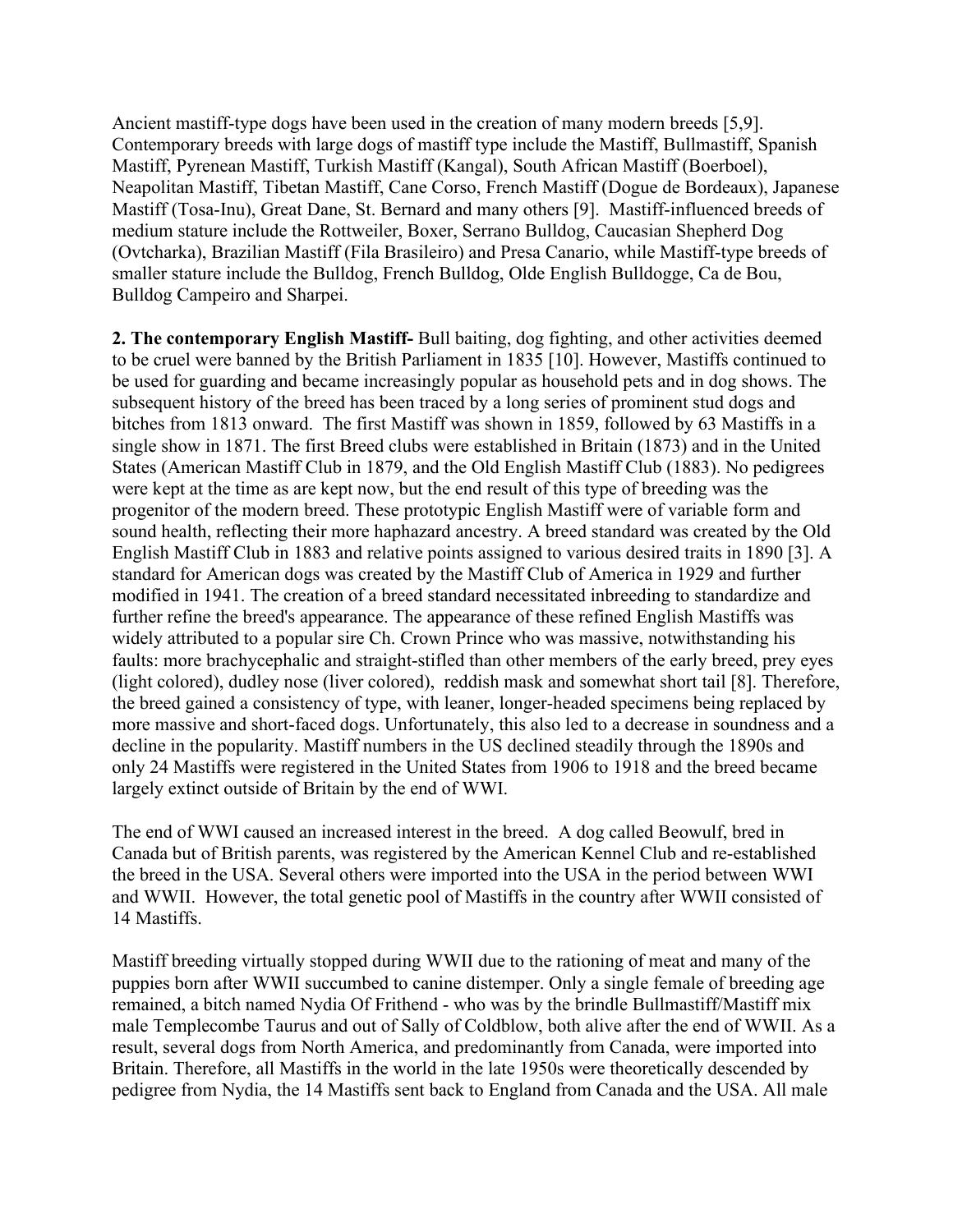bloodline traced back to Ch. Crown Prince. In 1959, a Dogue de Bordeaux bitch was imported to the USA from France and registered as a Mastiff, Fidele de Fenellon, and became the 16th theoretical English Mastiff animal in the post-WWII gene pool [5]. Since that time, the breed has gradually been restored in Britain, has reached 29th most popular breed in the USA [6] and is now found worldwide.

# **B. Appearance**

With a massive body, broad skull and head of generally square appearance, it is the largest dog breed in terms of mass. It is on average slightly heavier than the Saint Bernard, although there is a considerable overlap of size and weight between these two breeds. The Irish Wolfhound and Great Dane can be more than six inches taller but are not nearly as heavy in stature.

The American breed standard has a minimum height of 30 inches (76 cm) at the withers for males and 27.5 inches (70 cm) for females [2]. A typical male can weigh 150–250 pounds (68– 113 kg), a typical female can weigh 120–200 pounds (54–91 kg), with very large individuals reaching even more. The typical coat is moderately short and close lying, but long-haired Mastiffs caused by a recessive mutation are occasionally seen. A long coat is considered by all breed standards a fault, but not cause for disqualification. The coat colors accepted today are three: fawn, apricot and brindle (actually a pattern and not a color *per se*). The fawn is generally a light silver but may range up to a golden yellow. The apricot may be a slightly reddish hue up to a deep rich red. The brindle markings should ideally be heavy, even and clear stripes, but may actually be light, uneven, patchy, faint or muddled. Pied Mastiffs occur rarely and even rarer are the Blues - solid blacks have disappeared. A black mask is present in all individuals.

# **C. Temperament**

The American Kennel Club sums up the temperament of the Mastiff as a combination of grandeur and good nature with courage and docility. In short, a Mastiff is powerful and alert, yet gentle and loyal.

# **II. Genetic diversity studies of contemporary Mastiff**

# **A. Population genetics based on 33 STR loci on 25 chromosomes**

STR markers are highly polymorphic and have great power to determine genetic differences among individuals and breeds. The routine test panel contains 33 STRs consisting of those that are recommended for universal parentage determination for domestic dogs by the International Society of Animal Genetics (ISAG) and additional markers developed by the VGL for forensic purposes. Each of these STR loci is known to contain from 7 to 27 different alleles (avg. 15.4 alleles/locus) when tested across many breeds of dogs. Each breed, having evolved from a small number of founders and having been exposed to artificial genetic bottlenecks will end up with only a portion of the total available diversity. Artificial genetic bottlenecks include such things as popular sire effects, geographic isolation, catastrophes, outbreaks of disease, and ups and downs in popularity and resulting increases and decreases in population size. The alleles identified at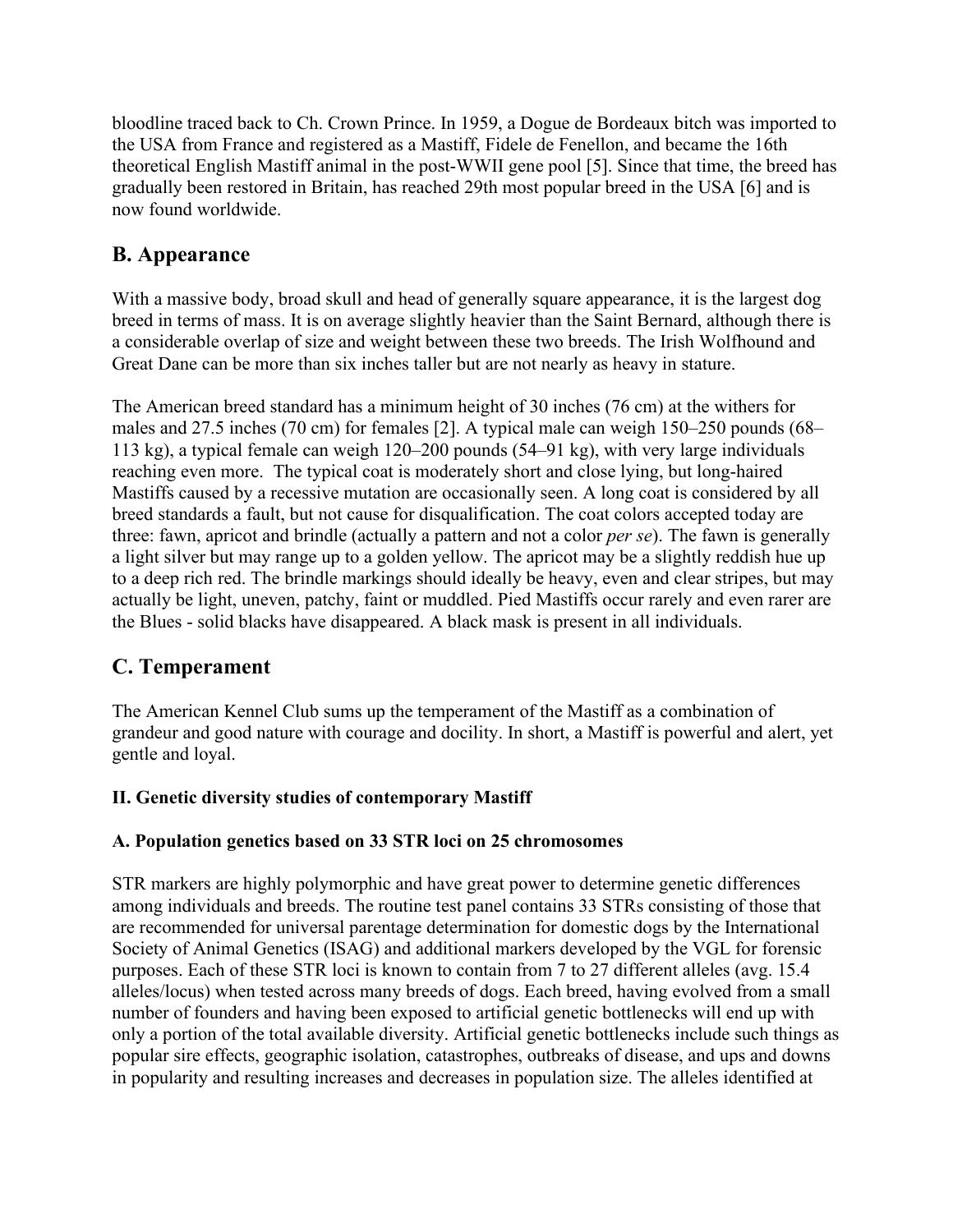each of the 33 STR loci and their relative frequencies were determined for the 23 English Mastiff are listed in Table 1. [Link to Table 1](https://www.vgl.ucdavis.edu/services/dog/GeneticDiversityInEnglishMastiffSTRInfo.php)

| <b>AHT121</b> | <b>AHT137</b> | <b>AHTH130</b> | AHTh171A   | <b>AHTh260</b> | <b>AHTk211</b> |
|---------------|---------------|----------------|------------|----------------|----------------|
| 94 (0.13)     | 131 (0.35)    | 121 (0.41)     | 219(0.15)  | 238 (0.50)     | 87 (0.24)      |
| 96(0.11)      | 137 (0.17)    | 123 (0.02)     | 223(0.13)  | 242 (0.07)     | 89 (0.67)      |
| 100 (0.54)    | 139 (0.02)    | 127 (0.28)     | 225 (0.30) | 244 (0.07)     | 91 (0.04)      |
| 102(0.17)     | 147 (0.04)    | 129 (0.20)     | 227 (0.02) | 246 (0.17)     | 93 (0.02)      |
| 104 (0.04)    | 149 (0.41)    | 131 (0.09)     | 229 (0.07) | 250 (0.20)     | 95 (0.02)      |
|               |               |                | 231 (0.09) |                |                |
|               |               |                | 233(0.11)  |                |                |
|               |               |                | 235 (0.04) |                |                |
|               |               |                | 237 (0.09) |                |                |

Table 1. Identified alleles and their frequencies for 33 autosomal STR markers in English Mastiff (n=23)

| <b>AHTk253</b> | C <sub>22</sub> .279 | <b>FH2001</b> | <b>FH2054</b> | <b>FH2848</b> | INRA21     |
|----------------|----------------------|---------------|---------------|---------------|------------|
| 286 (0.54)     | 116 (0.24)           | 128 (0.02)    | 152 (0.61)    | 236 (0.07)    | 93 (0.04)  |
| 288 (0.15)     | 118 (0.04)           | 132 (0.39)    | 156 (0.20)    | 238 (0.37)    | 95 (0.46)  |
| 290 (0.04)     | 120 (0.46)           | 140 (0.04)    | 160 (0.09)    | 240 (0.39)    | 97 (0.07)  |
| 292 (0.20)     | 126 (0.26)           | 144 (0.24)    | 164 (0.09)    | 242 (0.09)    | 101 (0.37) |
| 296 (0.07)     |                      | 156 (0.30)    | 168 (0.02)    | 244 (0.09)    | 103 (0.07) |

| <b>INU005</b> | <b>INU030</b> | <b>INU055</b> | <b>LEI004</b> | <b>REN105L03</b> | <b>REN162C04</b> |
|---------------|---------------|---------------|---------------|------------------|------------------|
| 110 (0.04)    | 144 (0.30)    | 210(0.17)     | 85(0.11)      | 233 (0.39)       | 202 (0.59)       |
| 122 (0.07)    | 148 (0.07)    | 214 (0.02)    | 95(0.13)      | 235 (0.20)       | 204 (0.15)       |
| 124 (0.83)    | 150 (0.63)    | 218 (0.80)    | 105(0.17)     | 237 (0.41)       | 208 (0.26)       |
| 126 (0.04)    |               |               | 107 (0.59)    |                  |                  |
| 132 (0.02)    |               |               |               |                  |                  |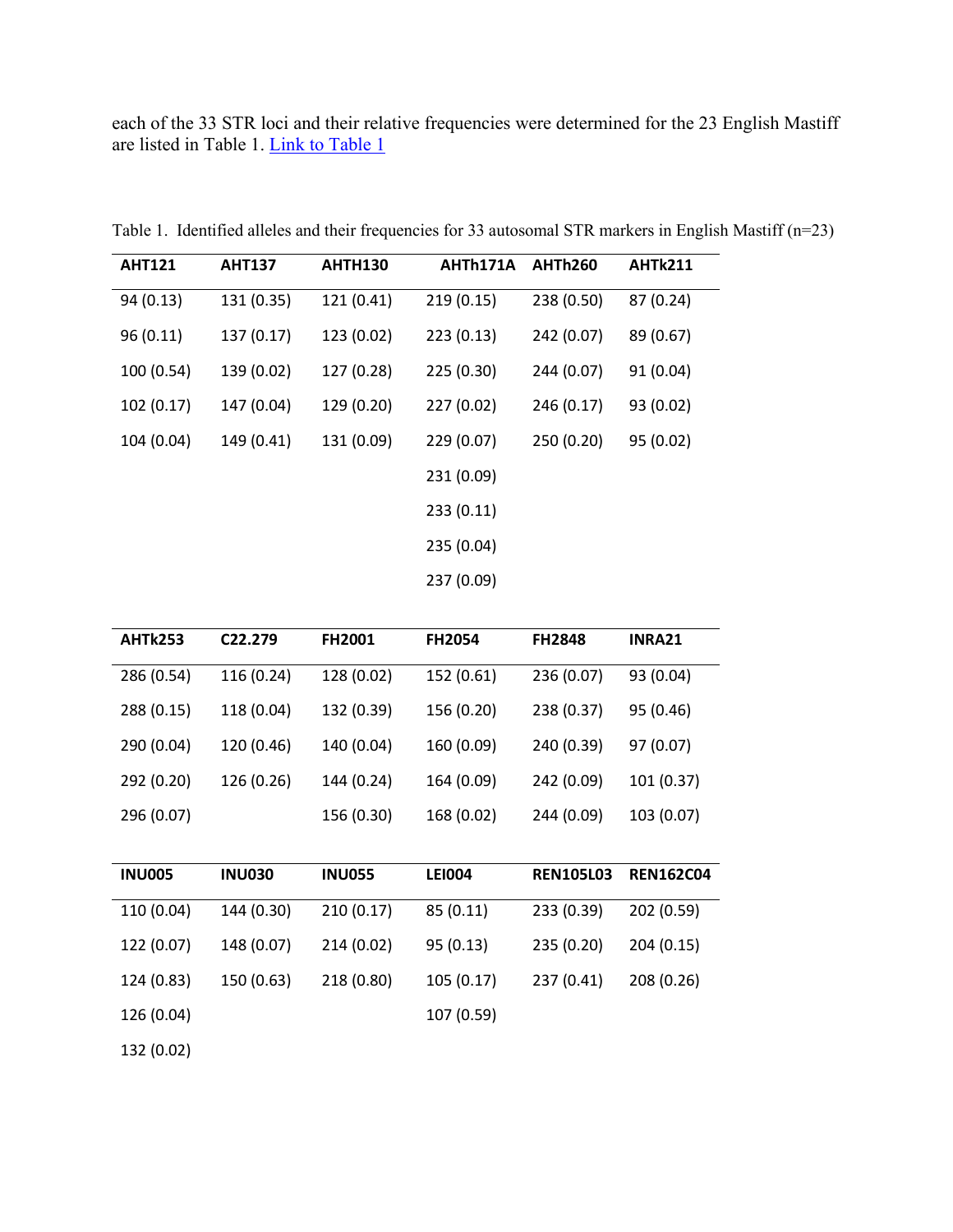| <b>REN169D01</b> | <b>REN169018</b> | <b>REN247M23</b> | <b>REN54P11</b> | <b>REN64E19</b> | <b>VGL0760</b> |
|------------------|------------------|------------------|-----------------|-----------------|----------------|
| 202 (0.15)       | 168 (0.07)       | 268 (0.89)       | 226 (0.04)      | 145 (0.02)      | 12(0.11)       |
| 212 (0.28)       | 170 (0.09)       | 270 (0.02)       | 232 (0.09)      | 147 (0.07)      | 13 (0.28)      |
| 216 (0.57)       | 172 (0.85)       | 272 (0.09)       | 234 (0.17)      | 149 (0.04)      | 20.2(0.02)     |
|                  |                  |                  | 236 (0.61)      | 153 (0.87)      | 21.2(0.39)     |
|                  |                  |                  | 238 (0.09)      |                 | 22.2(0.15)     |
|                  |                  |                  |                 |                 | 23.2 (0.04)    |

| <b>VGL0910</b> | <b>VGL1063</b> | <b>VGL1165</b> | <b>VGL1828</b> | <b>VGL2009</b> | <b>VGL2409</b> |
|----------------|----------------|----------------|----------------|----------------|----------------|
| 12(0.17)       | 13 (0.04)      | 15 (0.39)      | 15 (0.15)      | 9(0.17)        | 13 (0.04)      |
| 16.1(0.02)     | 14 (0.80)      | 16 (0.02)      | 16 (0.33)      | 11 (0.07)      | 17 (0.39)      |
| 17.1(0.11)     | 15(0.11)       | 18 (0.09)      | 17 (0.02)      | 12 (0.02)      | 18 (0.33)      |
| 18.1 (0.20)    | 19 (0.04)      | 19 (0.20)      | 19 (0.37)      | 13 (0.52)      | 19 (0.22)      |
| 19.1 (0.28)    |                | 21(0.02)       | 20(0.13)       | 14 (0.22)      | 22(0.02)       |
| 20.1(0.20)     |                | 23(0.02)       |                |                |                |
| 21.1(0.02)     |                | 26 (0.04)      |                |                |                |
|                |                | 27(0.22)       |                |                |                |

| <b>VGL2918</b> | <b>VGL3008</b> | <b>VGL3235</b> |
|----------------|----------------|----------------|
| 12 (0.07)      | 14 (0.07)      | 13 (0.17)      |
| 13 (0.30)      | 17 (0.04)      | 14 (0.24)      |
| 14 (0.07)      | 18 (0.35)      | 16 (0.04)      |
| 18.3 (0.04)    | 19 (0.37)      | 17 (0.54)      |
| 19.3 (0.50)    | 20(0.11)       |                |
| 20.3 (0.02)    | 21 (0.07)      |                |

# **B. Assessment of population diversity using standard genetic parameters**

Allele and allele frequencies at each of the 33 STR loci are listed in Table 1 and used to determine basic genetic parameters (Table 2), such as the number of alleles found at each STR locus (Na); the number of effective alleles (Ne) per locus (i.e., the number of alleles that contribute most to genetic differences); the observed or actual heterozygosity (Ho) that was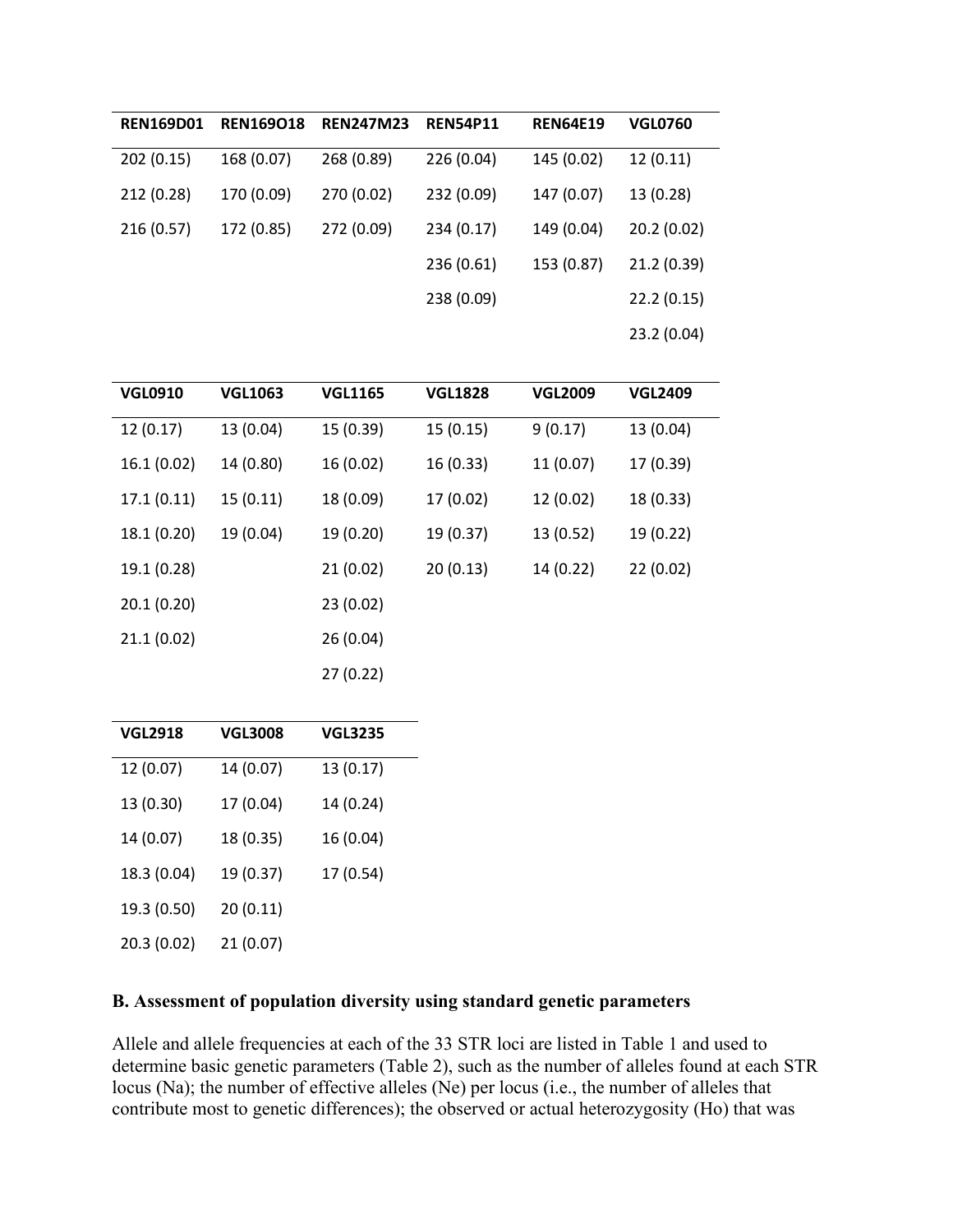found; and the heterozygosity that would be expected (He) if the existing population is being randomly bred. The value F is a coefficient of inbreeding derived from the Ho and He values. A value of +1.0 would occur only if every individual were genetically indistinguishable at each of the 33 STR loci, while a value of -1.0 would be seen when all of the dogs were completely different at each of the 33 loci. A value of 0.00 would be seen if the selection of sires and dams was entirely random in reference to the existing gene pool.

The allele frequency data obtained from the 33 STR panels can be used to assess heterozygosity within a population (Table 2). Using the 33-marker panel, the 23 English Mastiffs had an average of 4.79 alleles/loci (Na). However, the average number of alleles is less important than the number of alleles that have the greatest genetic influence on heterozygosity, a figure known as average effective alleles/loci or Ne. The Ne in this group of dogs averaged 2.78 effective alleles per locus. This means that 2.78/4.79=58% of the alleles were the same in virtually all English Mastiff. This figure is close to the average percentage of homozygous single nucleotide polymorphisms (SNPs) seen in the genomes of most pure breeds of dogs, i.e., 60% [10].

The observed (actual) heterozygosity of this group of 23 dogs was 0.57, while the expected heterozygosity (He) for a population in Hardy-Weinberg equilibrium (HWE) was similar at 0.59, yielding a coefficient of inbreeding (F) of 0.035, i.e., this group of dogs was only 3.5% more inbred than predicted for HWE. This suggests that English Mastiff breeders have been able to maintain breed-wide genetic diversity in a relatively random state.

**Table 2**: Genetic assessment of 23 English Mastiff based on allele frequencies at 33 genomic STR loci on Table 1.

|                                   | N Na Ne Ho He F |                          |  |  |
|-----------------------------------|-----------------|--------------------------|--|--|
| Mean 23 4.79 2.78 0.57 0.59 0.035 |                 |                          |  |  |
| <b>SE</b>                         |                 | 0.24 0.18 0.03 0.03 0.03 |  |  |

On average, the alleles identified in this group of 23 dogs represented 4.79/15.4=31% of alleles known to exist in all canids tested at the VGL. This is similar to retained canid-wide genetic diversity of the Swedish Vallhund (31.9%); somewhat lower than retained diversity for the Irish Red and White Setter (34.8%) and Flat Coated Retriever (38.6%); and significantly lower than retained canid genetic diversity of the most genetically diverse breeds - the Golden Retriever (54.5%), Toy Poodle (55.6%) and Standard Poodle (58%).

#### **B. Standard genetic assessment values for individual STR loci**

The allele frequencies can be also used to do a standard genetic assessment of heterozygosity at each STR locus (Table 3). This provides an estimate of genetic similarities in the specific regions of the genome that are associated with each STR marker. Phenotypic differences equate to genotypic differences. Therefore, alleles that are widely shared across the population are indicators that positive selection is occurring for certain desired traits. The Na values for an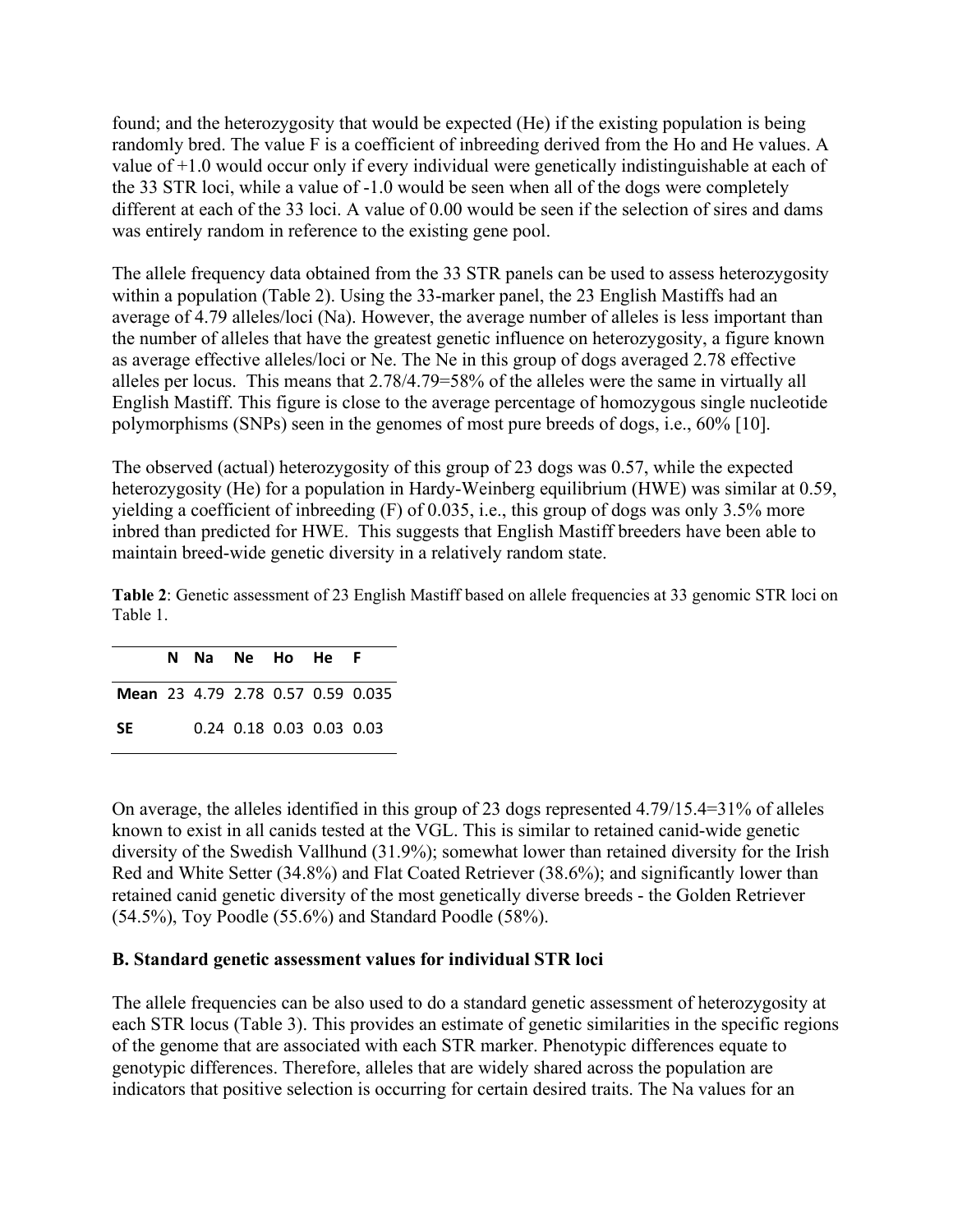individual STR locus for this population of 23 English Mastiff ranged from a low of 3 to a high of 8 alleles per locus, while the Ne ranged from 1.31 to 6.01 alleles per locus. The observed heterozygosity (Ho) for an individual STR locus ranged from 0.13 to 0.87, while He ranged from 0.25 to 0.83 (Table 3). Loci with the lowest Ho and He values contributed the least to heterozygosity and involved with traits that are most important in maintaining standard breed characteristics. Loci with high Ho and He values are more genetically variable and associated with phenotypic variation within the breed.

Eleven of the 33 loci had values of  $F > 0.10$  and 5 were negative with  $F < -0.10$ . The loci with positive F values were under a greater degree of positive selection than those with negative F values and therefore areas of the genome that are more strongly associated with desired breedspecific traits. However, the influences of these various inbred, neutral and outbred regions of the genome defined by these 33 STR loci have been kept in good balance by breeder as evidenced by only a slightly positive F value (Table 2).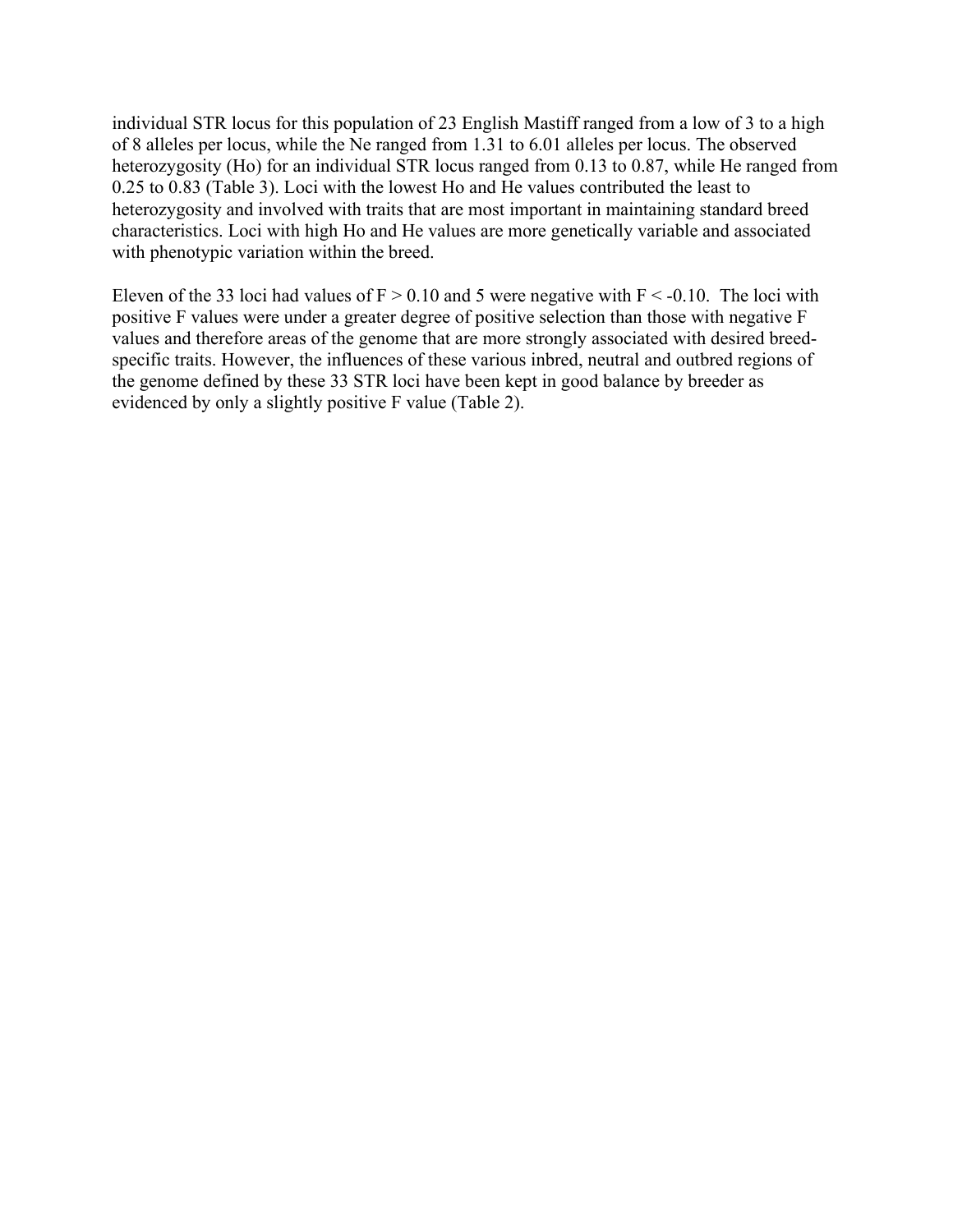| #  | Locus            | N  | Na           | Ne     | Ho   | He               | F                       |
|----|------------------|----|--------------|--------|------|------------------|-------------------------|
|    | 1 AHT121         | 23 |              |        |      |                  | 5 2.81 0.57 0.64 0.122  |
|    | <b>2 AHT137</b>  | 23 | 5            | 3.09   |      |                  | 0.57 0.68 0.164         |
| 3  | <b>AHTH130</b>   | 23 | 5            | 3.37   | 0.70 | 0.7              | 0.011                   |
| 4  | AHTh171-A        | 23 | 9            | 6.01   |      | $0.83$ $0.83$    | 0.009                   |
|    | 5 AHTh260        | 23 | 5            | 3.06   |      |                  | $0.70$ $0.67$ $-0.034$  |
| 6  | <b>AHTk211</b>   | 23 | 5            | 1.95   |      | 0.44 0.49        | 0.105                   |
| 7  | <b>AHTk253</b>   | 23 |              | 5 2.76 |      |                  | $0.65$ $0.64$ $-0.024$  |
| 8  | C22.279          | 23 | 4            | 2.98   |      | 0.52 0.66        | 0.215                   |
| 9  | <b>FH2001</b>    | 23 | 5            | 3.28   |      |                  | $0.70$ $0.70$ $-0.001$  |
| 10 | <b>FH2054</b>    | 23 | 5.           | 2.36   | 0.35 | 0.58             | 0.396                   |
|    | 11 FH2848        | 23 | 5            |        |      |                  | 3.24 0.70 0.69 -0.007   |
| 12 | INRA21           | 23 | 5            | 2.81   |      |                  | 0.61 0.65 0.056         |
| 13 | <b>INU005</b>    | 23 | 5            |        |      | 1.45 0.26 0.31   | 0.156                   |
| 14 | <b>INU030</b>    | 23 | 3            | 2.02   |      |                  | 0.44 0.51 0.140         |
| 15 | <b>INU055</b>    | 23 | 3            | 1.48   |      |                  | 0.35 0.32 -0.079        |
| 16 | <b>LEI004</b>    | 23 | 4            | 2.48   | 0.61 |                  | $0.6 - 0.021$           |
| 17 | <b>REN105L03</b> | 23 | $\mathbf{3}$ | 2.76   |      |                  | 0.87 0.64 -0.363        |
| 18 | <b>REN162C04</b> | 23 | 3            | 2.30   | 0.48 | 0.56             | 0.152                   |
|    | 19 REN169D01 23  |    |              |        |      |                  | 3 2.37 0.61 0.58 -0.054 |
|    | 20 REN169O18 23  |    |              |        |      |                  | 3 1.37 0.13 0.27 0.516  |
|    | 21 REN247M23 23  |    |              |        |      |                  | 3 1.25 0.22 0.20 -0.100 |
|    | 22 REN54P11 23   |    |              |        |      |                  | 5 2.39 0.65 0.58 -0.120 |
|    | 23 REN64E19 23   |    |              |        |      | 4 1.31 0.22 0.24 | 0.084                   |
|    | 24 VGL0760 23    |    |              |        |      |                  | 6 3.70 0.52 0.73 0.285  |
|    | 25 VGL0910 23    |    |              |        |      |                  | 7 5.01 0.87 0.80 -0.086 |
|    | 26 VGL1063 23    |    |              |        |      | 4 1.51 0.30 0.34 | 0.098                   |

**Table 3:** Standard Genetic Assessment for English Mastiff using 33 STR loci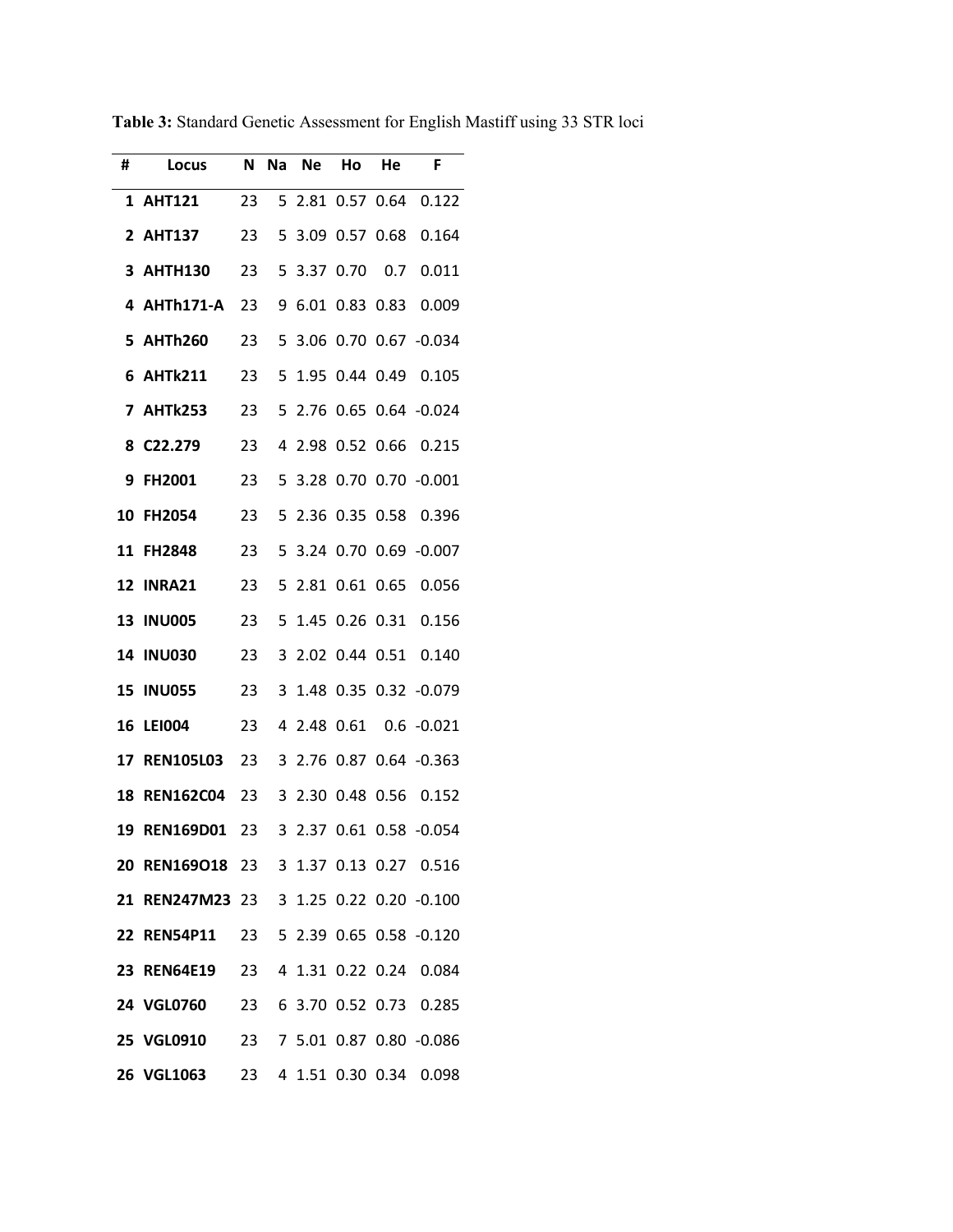| 27 VGL1165 | 23  |  |  | 8 4 01 0 78 0 75 -0 0 43   |
|------------|-----|--|--|----------------------------|
| 28 VGL1828 |     |  |  | 23 5 3.53 0.65 0.72 0.090  |
| 29 VGL2009 |     |  |  | 23 5 2.82 0.83 0.65 -0.280 |
| 30 VGL2409 |     |  |  | 23 5 3.24 0.61 0.69 0.119  |
| 31 VGL2918 | 23. |  |  | 6 2.83 0.74 0.65 -0.143    |
| 32 VGL3008 | 23. |  |  | 6 3.57 0.78 0.72 -0.087    |
| 33 VGL3235 | 23. |  |  | 4 2.60 0.70 0.62 -0.131    |

#### **D. Differences in population structure as determined by principal coordinate analysis (PCoA)**

PCoA measures the genetic relatedness of individuals in a population. The data is computed in a spherical form, but it is often presented in the two dimensions that most closely represent its multi-dimensional form (usually coordinates 1 and 2). The more closely individuals cluster together around the XY axis, the more related they are to each other.

The 23 English Mastiffs formed a single population (i.e., breed) in PCoA (Fig. 1). Individual dogs in the group were reasonably dispersed across all four quadrants of the graph, with the exception of three pairs of dogs (upper left quadrant) that appeared to be closely related. Several individuals were also outliers from the main population (periphery of lower left and right quadrants). It can be assumed, therefore, that this group of 23 dogs, with the exception of three pairs, were reasonably unrelated and representative of the breed.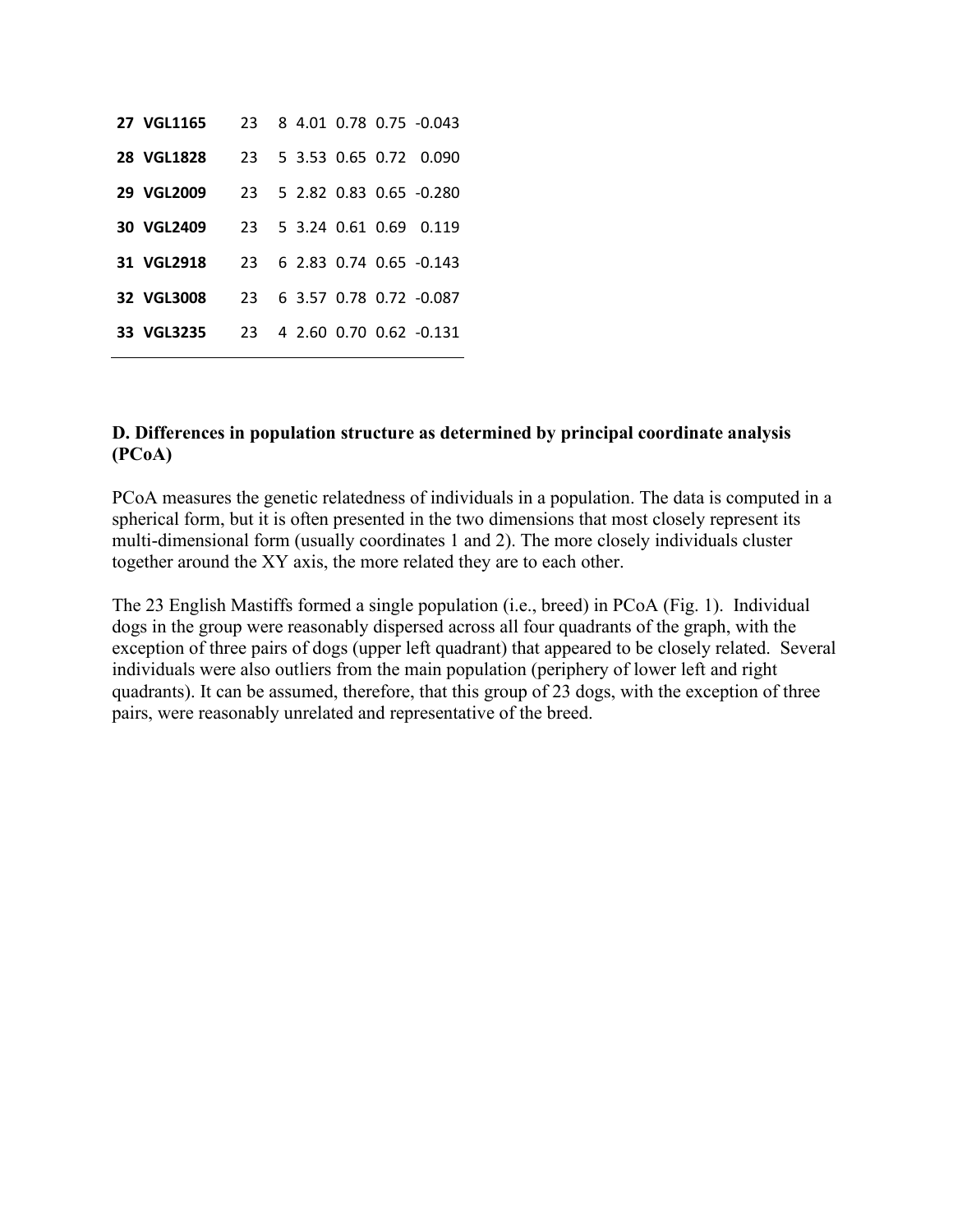

**Figure 1.** PCoA graph portraying the genetic relatedness of 23 English Mastiffs. Three pairs of dogs (circled) appear to be closely related.

The degree of relatedness of individuals within a breed can be further emphasized by comparing the 23 English Mastiffs with genetically distinct breeds, such as the Golden Retriever (Fig. 2). These breeds have parallel histories and are from the same region of the world. They also share a common DLA class I/II haplotype (Fig. 6). This comparison shows the two breeds to be genetically distinct, as would be expected (Fig. 2). However, this type of comparison accentuates the relatedness of individuals within a breed. A group of 6 English Mastiffs (midright), representing the dogs circled in Figure 1, remain more related to each other than to other dogs in the group. However, the outlier English Mastiffs identified in Fig. 1 still remain dispersed. This indicates that many of these dogs are quite genotypically (and possibly phenotypically) diverse at the breed level. However, this diversity is not to the level seen in the Golden Retrievers (Fig. 2), where two performance bred dogs are clear outliers at the level of variety.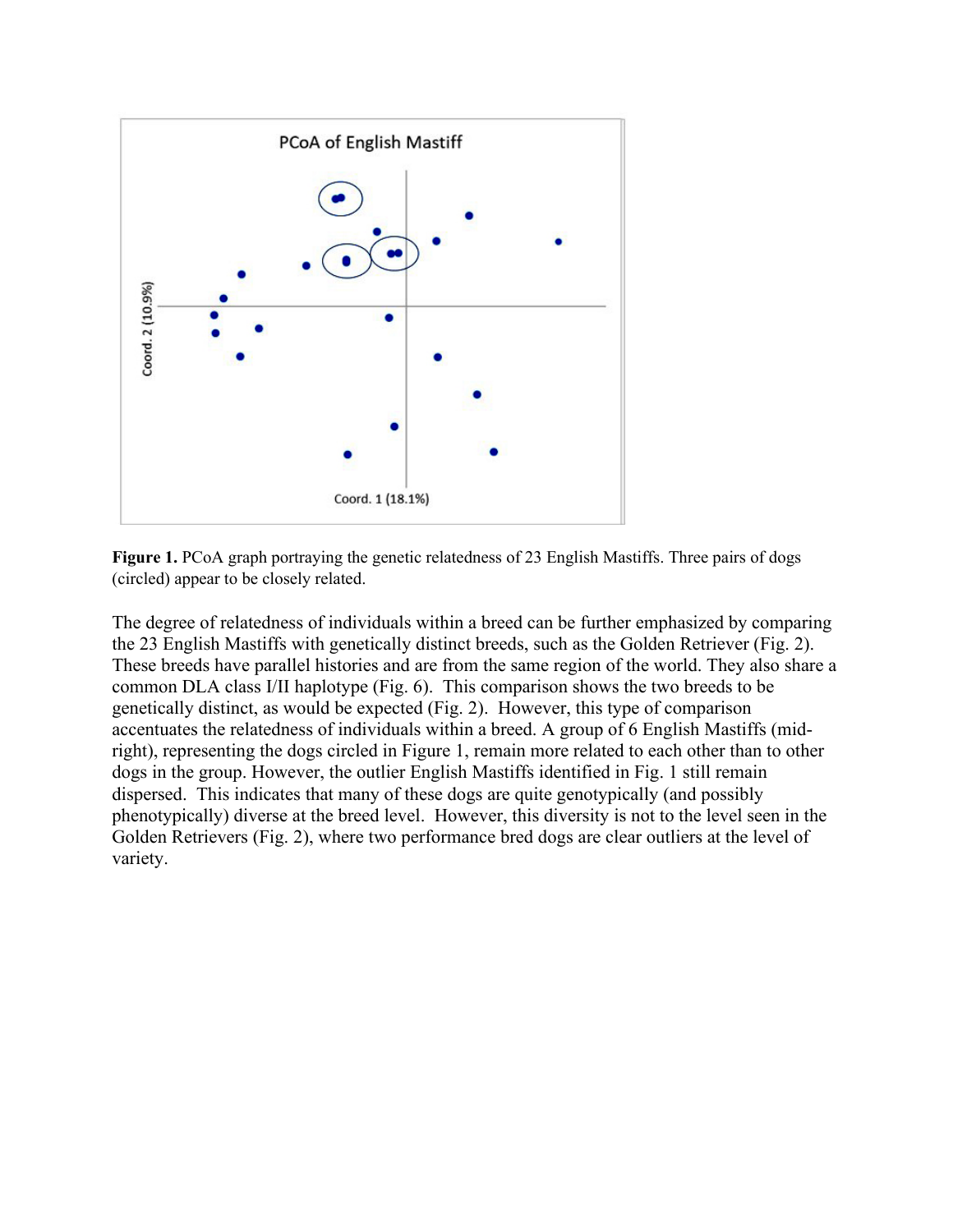

**Fig. 2.** PCoA of English Mastiff (n=23) and Golden Retriever (n=30, selected at random) based on the 33 STRs

### **D. Internal relatedness (IR) of individuals and the population as a whole**

# *1. IR testing*

Genetic assessments such as those presented in Tables 1-3 are indicators of population-wide heterozygosity and do not reflect the genetic diversity being provided to individuals by their parents. Internal Relatedness (IR) is a calculation that has been used to determine the degree to which the two parents of an individual dog were related. The IR calculation takes into consideration homozygosity at each locus and gives more importance to rare and uncommon alleles. Rare and uncommon alleles would presumably be present in less related individuals. IR scores of all individuals in a population can be graphed to form a curve ranging from -1.0 to +1.0. A dog with a value of -1.0 would have parents that were totally unrelated at all 33 STR loci, while a dog with an IR value of  $+1.0$  has parents that were genetically identical at all loci. An IR value of +0.25 would be found among offspring of full sibling parents from a random breeding population. IR values >0.25 occur when the parents of the full sibling parents were themselves highly inbred. The higher the IR value above 0.25 the more closely related were the parents and grandparents of the siblings. **Example 18.1**<br>
Fig. 2. PCoA of English Mastiff (n=23) and Goord. 1 (31.3%)<br>
Fig. 2. PCoA of English Mastiff (n=23) and GoSTRs<br> **D.** Internal relatedness (IR) of individual<br> *I. IR testing*<br>
Genetic assessments such as th

Table 4 summarizes the IR values for the 23 English Mastiff that were initially tested. The most outbred dog in the population had an IR score of -0.169, while the most inbred dog in the group had an IR score of 0.244, while the mean (average) IR score for the group was 0.026. Therefore, one or more dogs were almost as inbred as offspring of full sibling parents. However, inbred dogs (IR  $>0.026$ ) are balanced by more outbred dogs (IR  $\leq 0.26$ ), giving the impression that all of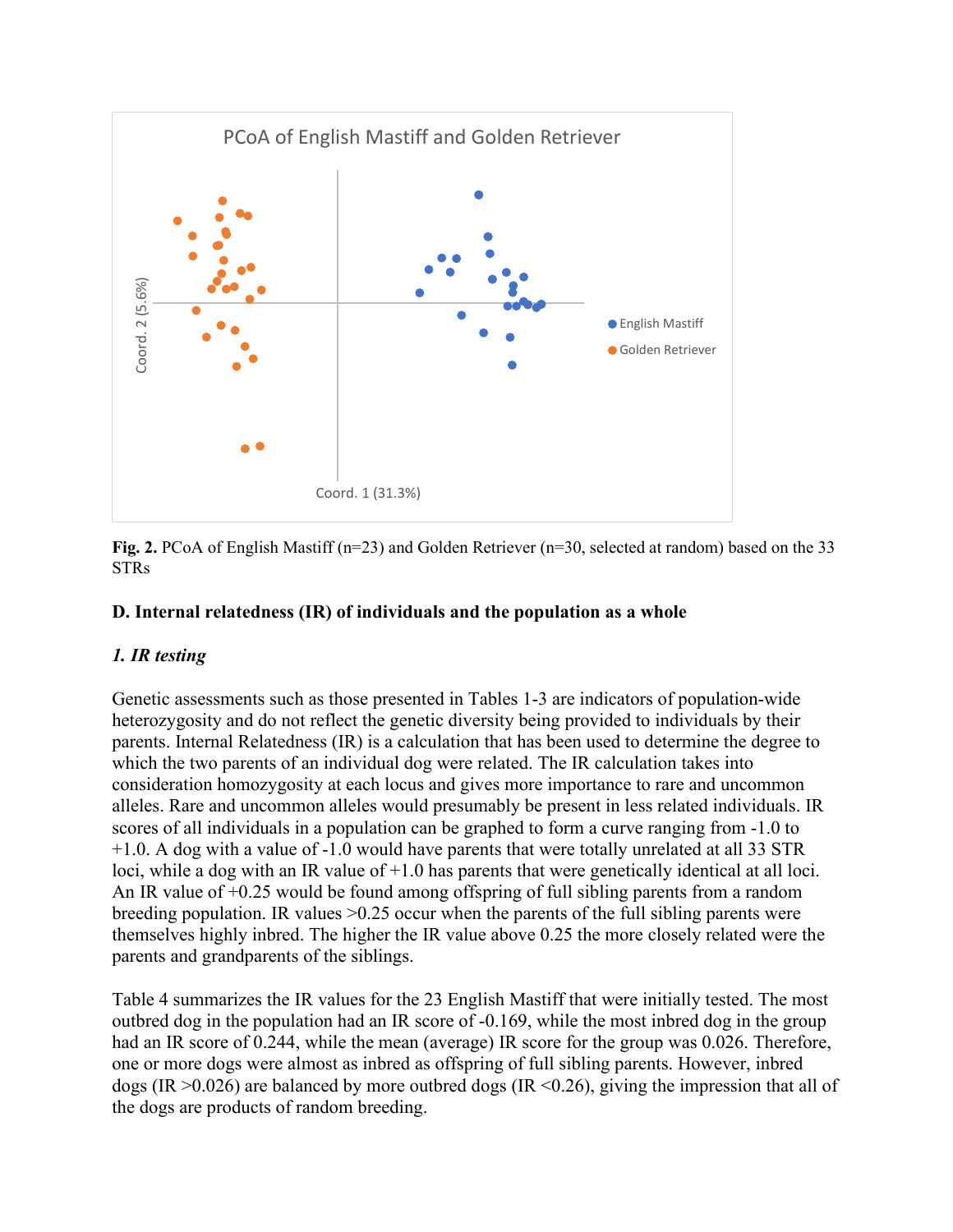The IR/IRVD curve created from this data was unique compared to other breeds (Fig. 4). The graph is biphasic, with the bulk of dogs having IRVD scores >0.20 and a small second population with IRVD scores <0.20 (Fig. 4). Therefore, if these 23 English Mastiff existed as village dogs, most of them would be related to a level near or greater than offspring of full sibling village dog parents. The fact that the dogs represented by the darkened region fall entirely under the IR curve, while the remainder of the dogs fall entirely outside the IR curve, has not been observed in such a clear-cut manner in other breeds. It suggests that most of the shared genetic diversity exists only in a small subset of the more outbred dogs, while lost diversity has occurred almost entirely in dominant and more inbred population.

**Table 4.** Internal relatedness (IR) values calculated using allele numbers and frequencies 23 English Mastiffs. The IR values can be adjusted to reflect how these same dogs would score if they were to exist in a large population of village dogs (IRVD).

| IR       | <b>IRVD</b> |
|----------|-------------|
| $-0.169$ | 0.021       |
| $-0.052$ | 0.312       |
| 0.026    | 0.355       |
| 0.014    | 0.366       |
| 0.083    | 0.430       |
| 0.244    | 0.528       |
|          |             |



**Fig. 4**. Distribution of IR (red line) and IR-village dog (IRVD) (blue line) values for English Mastiff (n=23) The area under the curve (black) represents the degree of allele sharing (16.8%) between English Mastiffs and village dogs.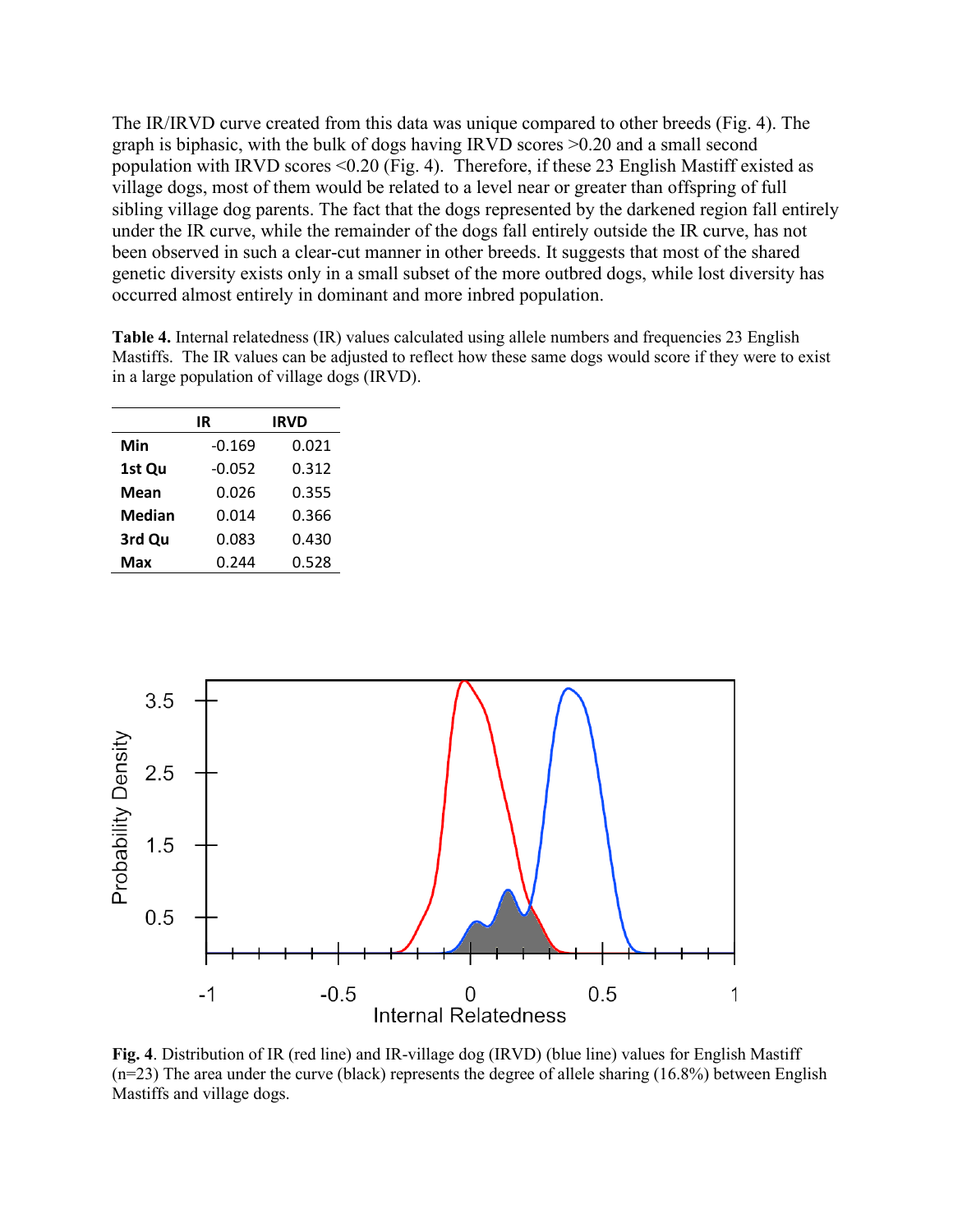# *2. Adjusted IR values (IRVD) as a measure of genetic diversity lost during breed evolution from time of origin to the present time.*

The darkened area in Figure 4 is an estimate of the amount (16.8%) of genetic diversity available in present-day randomly breeding village dogs still existing in contemporary English Mastiffs. A similar measure can be obtained by comparing the average Ne for the breed with the average number of known canid alleles (Na) (Table 2), or 2.78/15.4=18.2%. This figure is not significantly different than the 16.8% calculated from the IR/IRVD. The first and greatest loss of diversity probably occurred when founders were selected and after the registry was closed. Further loss of diversity may have occurred from a range of artificial genetic bottlenecks such as geographic isolation, natural and man-made catastrophes, breed refinement, popular sire and dam effects, change in interpretation of breed standard, etc. All of these types of genetic bottlenecks have been documented at one time or another in the history of the English Mastiff.

# **E. DLA Class I and II Haplotype frequencies and genetic diversity**

The DLA consists of four gene rich regions making up a small part of canine chromosome 12. Two of these regions contain genes that help regulate normal cell- (Class I) and antibodymediated (Class II) immunity. Polymorphisms in these regions have also been associated with abnormal immune responses responsible for autoimmune diseases, allergies, and resistance/susceptibility to infectious diseases.

The Class I region contains several genes, but only one, DLA-88, is highly polymorphic (with many allelic forms) and is therefore most important for immune regulation. Specific alleles at the four STR loci associated with the DLA88 are linked together in various combinations, forming specific haplotypes (Table 4). Groups of genes and their alleles inherited as a block, rather than singly, are called haplotypes.

The class II region also contains several genes, three of which are highly polymorphic, DLA-DRB1, DLA-DOB1 and DLA-DOA1. Specific alleles at the three STR loci associated with the three Class II genes are strongly linked and are often inherited as a single block or haplotype (Table 6). One haplotype comes from each of the parents. The STR-based haplotype nomenclature used in this breed diversity analysis is based on numerical ranking with the first haplotypes identified in Standard Poodles being named 1001, 1002, ... for class I haplotypes and 2001, 2002, ... for class II haplotypes. It is common for various dog breeds to share common and even rare haplotypes, depending on common ancestry.

# *1. DLA class I and II haplotypes existing in the English Mastiff*

The 23 English Mastiffs possessed 6 DLA class I and 6 DLA class II haplotypes (Table 5). One class I (1221) and two class II (2117, 2118) were unique to the breed and the rest shared with a number of other breeds (Table 6). One class I (1066) and one class II (2046) haplotypes occurred in 54% of the dogs tested. All of the remaining haplotypes occurred at incidences ranging from  $2 - 17\%$ .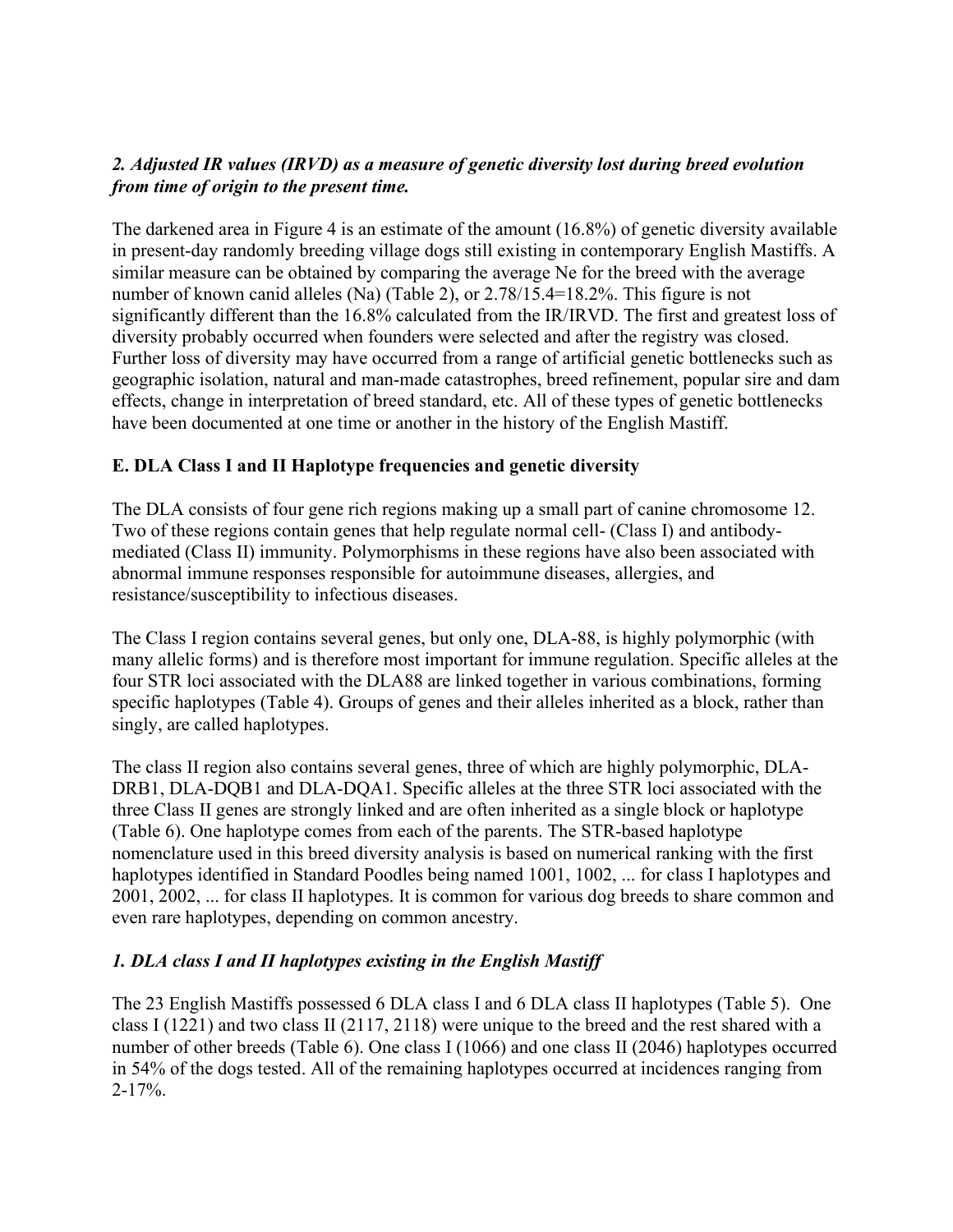The number of DLA class I and II haplotypes found in these 23 English Mastiff was low compared to many other breeds studied to date. The numbers of DLA class I ( $n=6$ ) and II ( $n=6$ ) haplotypes found in these English Mastiffs was similar to the Swedish Vallhund (6, 4) and Shiloh shepherd (7, 6); somewhat lower than Giant Schnauzer (14, 15), Samoyed (13, 12) and Shiba Inu (16, 15); and much lower than Golden Retriever (26, 23) and Miniature Poodle (33, 23). If these 23 dogs are representative of the breed as a whole, it would suggest that four founders or closely related bloodlines have played dominant roles in the breed. However, the fact that several low incidence haplotypes appear to be unique to the breed, also that dogs of these ancestries were also important to the breed's standard and closely preserved.

**Table 6.** DLA class I and Class II haplotypes in English Mastiff and their frequencies (n=23)

| DLA1 #       | <b>STR types</b>     | <b>English</b><br>Mastiff<br>$(n=23)$ |
|--------------|----------------------|---------------------------------------|
| 1006         | 387 375 293 180      | 0.02                                  |
| 1016         | 382 371 277 178      | 0.17                                  |
| 1030         | 380 373 293 178      | 0.11                                  |
| 1056         | 386 373 289 190      | 0.13                                  |
| 1066         | 376 375 277 178      | 0.54                                  |
|              | 1221 380 365 293 180 | 0.02                                  |
| <b>DLA2#</b> |                      |                                       |
| 2014         | 339 322 284          | 0.17                                  |
| 2017         | 343 322 280          | 0.13                                  |
| 2023         | 341 323 282          | 0.11                                  |
| 2046         | 339 329 280          | 0.54                                  |
| 2117         | 353 327 280          | 0.02                                  |

#### *2. DLA haplotype sharing with other dog breeds*

2118 347 327 280 0.02

DLA haplotypes are much more conserved than most other regions of the genome and each DLA region is inherited as a block of linked genes from each parent and passed on by descent. Therefore, the number and incidence of DLA haplotypes found in a breed can be used to estimate the founder/founder lines that were used to create a breed and the importance of the various lines in subsequent breed evolution. The DLA class I and II regions are frequently shared between breeds, reflecting common distant ancestry and inheritance by descent (Table 6).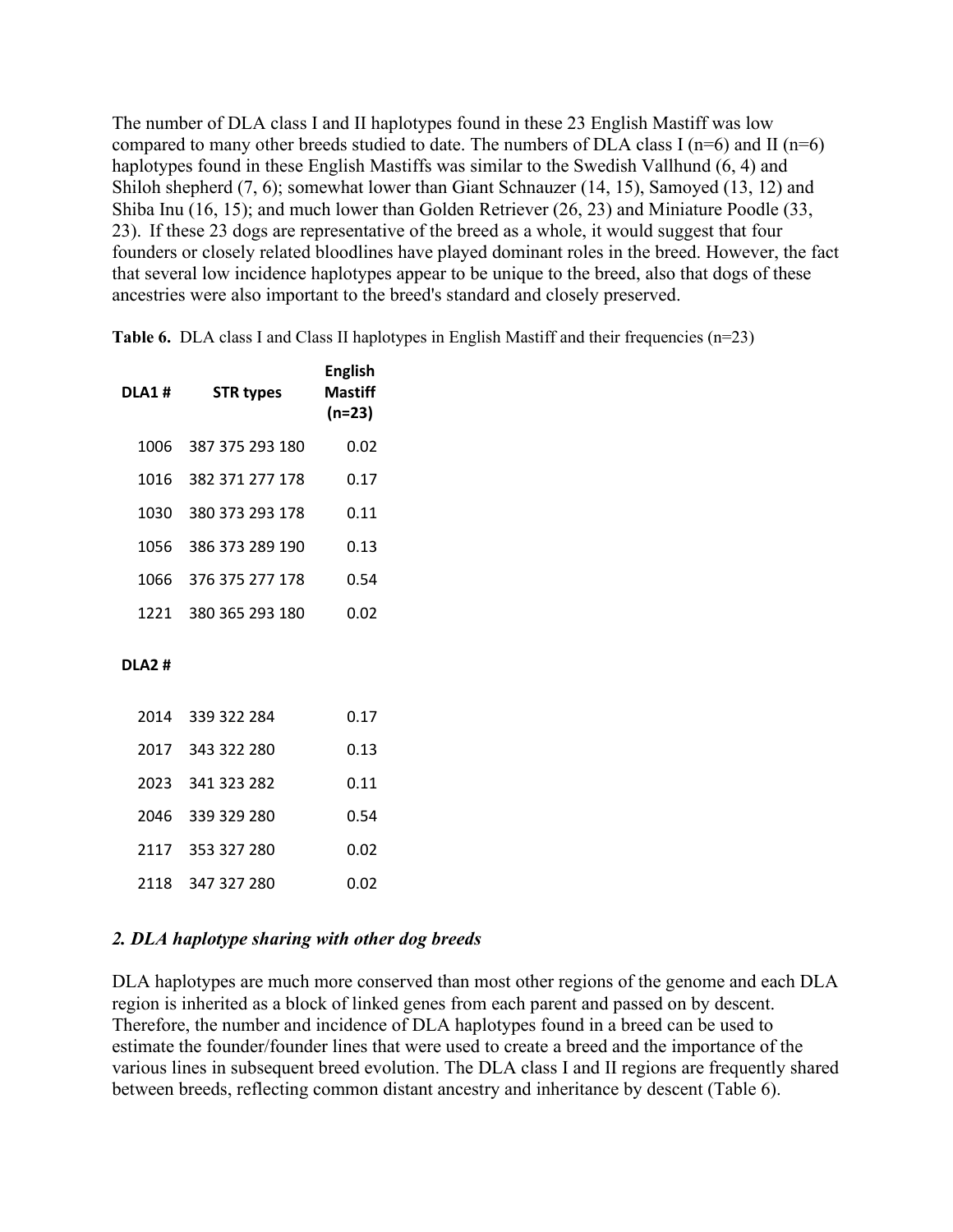The 1066 and 2046 haplotypes were in strong linkage disequilibrium (LD), forming a larger 1066/2046 haplotype spanning the entire DLA class I and II regions. Interestingly, the 1066/2046 haplotype in English Mastiff is also common in the Golden Retriever, while the 1030/2023 and 1030/2023 haplotypes are shared by many other breeds. The strong sharing of the 1030/2023 haplotypes with the Biewer and Yorkshire Terriers is intriguing. The 1056 haplotype is found only in the Italian Greyhound, but not in linkage with 2017. The 2017 haplotype is found in linkage with other class I haplotypes in a number of other breeds.

**Table 6**. Sharing of specific DLA class I and II haplotypes between English Mastiff and various breeds.

| DLA1 # | <b>STRtypes</b>      | Black<br>Russian<br>Terrier<br>$(n=131)$ | Temler<br>$(n = 63)$ | Lakeland Labrador<br>Retriever<br>$(n = 178)$ | Irish Red<br>and<br>White<br>Setter<br>$(n-59)$ | Do berman<br>Pinsche i<br>$(n-587)$    | Fiat<br>Coxted<br>Retriever e (n=423) (n=189)<br>$(n-541)$ | Havanes Samoyed                              |       | Glant<br>Schnauzer<br>$(n = 210)$ | Polish<br>Lowland Borzol<br>Sheepdog (n=31)<br>$(n-16)$ |        | Engl ish<br>Bull dog<br>$(n=163)$ |            | Bie wer<br><b>Biewer Yorshire</b><br>$(n=120)$ Terrier<br>$(n = 53)$ | Blewer<br>Terri er<br>$(n - 105)$ | Yorkshire<br><b>Terrer</b><br>$(n-16)$                    | Italian<br>Greyhound<br>$(n = 326)$ | Alaskan<br>KleeKal<br>$(n = 537)$ | Shilloh<br>Shepherd<br><b>ISSA</b><br>$(n = 179)$ | Azar<br>$(n-59)$           | Mastiff<br>$(n-23)$  | Setter<br>$(n - 91)$                             | Magyar English Llewellin American Japanese Golden<br>Akita<br>$(n-99)$ | Akita<br>$(n = 353)$             | Retriever<br>$(n - 709)$           | Miniature<br>Poodle<br>$(n-282)$ | <b>Rarbet</b><br>$ln = 60$ | Swedish<br>Vallhund<br>$(n = 220)$ | Pood e<br>$(n = 2770)$  | Toy<br>Poodle<br>$(n=342)$ |
|--------|----------------------|------------------------------------------|----------------------|-----------------------------------------------|-------------------------------------------------|----------------------------------------|------------------------------------------------------------|----------------------------------------------|-------|-----------------------------------|---------------------------------------------------------|--------|-----------------------------------|------------|----------------------------------------------------------------------|-----------------------------------|-----------------------------------------------------------|-------------------------------------|-----------------------------------|---------------------------------------------------|----------------------------|----------------------|--------------------------------------------------|------------------------------------------------------------------------|----------------------------------|------------------------------------|----------------------------------|----------------------------|------------------------------------|-------------------------|----------------------------|
|        | 1006 387 375 293 180 | 0.042                                    |                      | 0.039                                         | 0.059                                           |                                        |                                                            | 0.047                                        | 0.005 | 0.052                             |                                                         | 0.38   | 0.00B                             |            |                                                                      |                                   |                                                           |                                     |                                   |                                                   |                            | 0.02                 |                                                  | 0.056                                                                  |                                  | 0.0141                             | 0004                             |                            | 0.261                              | 0046                    | 0.00                       |
|        | 1016 382 371 277 178 | 0.008                                    | 0.016                | 0.011                                         |                                                 | 0.0136                                 |                                                            | 0.212                                        |       | 0.096                             |                                                         |        | 0.095                             | 0025       | 0.019                                                                | 0.019                             | 0.03                                                      | 0.0393                              |                                   |                                                   |                            | 0.17                 | 0.005                                            |                                                                        |                                  | 0.0014                             | 0023                             |                            |                                    | 0.0179                  | 0.03                       |
|        | 1080 380 373 293 178 |                                          |                      | 0.031                                         |                                                 | 0.0928                                 |                                                            | 0.000                                        |       |                                   |                                                         |        |                                   | 0.458      | 0.349                                                                | 0.467                             | 0.31                                                      | 0.0242                              |                                   |                                                   |                            | 0.11                 | 0.027                                            |                                                                        |                                  | 0.0007                             |                                  | 0.025                      |                                    | 0.0027                  |                            |
|        | 1056 386 373 289 190 |                                          |                      |                                               |                                                 |                                        |                                                            |                                              |       |                                   |                                                         |        |                                   |            |                                                                      |                                   |                                                           | 0.0061                              |                                   |                                                   |                            | 0.13                 |                                                  |                                                                        |                                  |                                    |                                  |                            |                                    |                         |                            |
|        | 1066 376 375 277 178 |                                          |                      | 0.008                                         |                                                 |                                        | 0.0009                                                     |                                              |       |                                   |                                                         |        |                                   |            |                                                                      |                                   |                                                           |                                     |                                   |                                                   | 0.075                      | 0.54                 |                                                  |                                                                        |                                  | 0.2793                             |                                  |                            |                                    |                         |                            |
|        | 1221 380 365 293 180 |                                          |                      |                                               |                                                 |                                        |                                                            |                                              |       |                                   |                                                         |        |                                   |            |                                                                      |                                   |                                                           |                                     |                                   |                                                   |                            | 0.02                 |                                                  |                                                                        |                                  |                                    |                                  |                            |                                    |                         |                            |
|        |                      |                                          |                      |                                               |                                                 |                                        |                                                            |                                              |       |                                   |                                                         |        |                                   |            |                                                                      |                                   | DLA Class II Haplotype Frequencies (Updated Aug 22, 2019) |                                     |                                   |                                                   |                            |                      |                                                  |                                                                        |                                  |                                    |                                  |                            |                                    |                         |                            |
|        |                      |                                          |                      |                                               | Irish Red                                       |                                        |                                                            |                                              |       |                                   |                                                         |        |                                   |            |                                                                      |                                   |                                                           |                                     |                                   |                                                   |                            |                      |                                                  |                                                                        |                                  |                                    |                                  |                            |                                    |                         |                            |
| DLAZ # | <b>STRtypes</b>      | Black<br>Russian<br>Terrier<br>$(n=131)$ | Temler<br>$ln=63$    | Lakeland Labrador<br>Retriever<br>$(n = 178)$ | and<br>White<br>Setter<br>$(n-59)$              | Do berm an<br>Pinsche i<br>$(n - 587)$ | Flat<br>Costed<br>Retrie ver<br>$(n-541)$                  | Havanes Samoyed<br>$ e $ (n=423) $ $ (n=189) |       | Glant<br>Schnauzer<br>$(n = 210)$ | Pollsh<br>Lowland<br>Sheepdog (n=31)<br>$(n=16)$        | Borzol | Engl ish<br>Bull dog<br>$(n=163)$ | $(n=1.20)$ | Bie wer<br>Biewer Yorshire<br>Terrier<br>$(n = 53)$                  | Biewer<br>Terri er<br>$(n - 105)$ | Yorkshi re<br><b>Terner</b><br>$(n - 16)$                 | Italian<br>Greyhound<br>$(n = 326)$ | Alaskan<br>KleeKa<br>$(n = 537)$  | Shilloh<br>Shepherd<br>ISSA<br>$(n=179)$          | Maryar<br>Azar<br>$(n-59)$ | Mas tiff<br>$(n-23)$ | <b>Bratish Liewellin</b><br>Setter<br>$(n - 91)$ | American<br>Akita<br>$(n-99)$                                          | Japanese<br>Akita<br>$(n = 353)$ | Golden<br>Retriever<br>$(n - 709)$ | Miniature<br>Poodle<br>$(n-282)$ | Barbet<br>$ln = 60$        | Swedish<br>Vallhund<br>$(n = 220)$ | Poodl e<br>$(n = 2770)$ | Toy<br>Poodle<br>$(n=342)$ |
|        | 2014 339 322 284     |                                          | 0.016                | 0.00B                                         |                                                 |                                        | 0.0305                                                     | 0.008                                        |       | 0.002                             | 0.59                                                    |        | 0.092                             |            |                                                                      |                                   |                                                           |                                     | 00717                             |                                                   |                            | 0.17                 |                                                  |                                                                        |                                  |                                    | 0.023                            |                            |                                    | 0.0168                  | 0.021                      |
|        | 2017 343 322 280     |                                          | 0.04                 |                                               |                                                 |                                        | 0.0009                                                     | 0.008                                        |       |                                   | 0.38                                                    | 0.02   | 0.215                             |            |                                                                      |                                   |                                                           | 0.2203                              |                                   | 0.363                                             | 0.40                       |                      |                                                  | 0.015                                                                  | 0.006                            | 0.0405                             |                                  | 0.033                      |                                    | 0.0027                  | 0.00                       |
|        | 2023 341 323 282     | 0.004                                    |                      | 0.031                                         |                                                 | 0.0928                                 |                                                            | 0.000                                        |       |                                   |                                                         |        |                                   | 0.458      | 0.349                                                                | 0.467                             | 0.31                                                      | 0.0242                              |                                   |                                                   |                            | 0.11                 | 0.015                                            |                                                                        |                                  | 0.0007                             |                                  | 0.025                      |                                    | 0.0027                  |                            |
|        | 2046 339 329 280     |                                          |                      | 0.00B                                         |                                                 |                                        | 0.0009                                                     |                                              |       |                                   |                                                         |        |                                   |            |                                                                      |                                   |                                                           |                                     |                                   |                                                   |                            | 0.54                 |                                                  |                                                                        |                                  | 0.268                              |                                  |                            |                                    |                         |                            |
|        | 2117 353 327 280     |                                          |                      |                                               |                                                 |                                        |                                                            |                                              |       |                                   |                                                         |        |                                   |            |                                                                      |                                   |                                                           |                                     |                                   |                                                   |                            | 0.02                 |                                                  |                                                                        |                                  |                                    |                                  |                            |                                    |                         |                            |

# *3. Heterozygosity in the DLA region*

The 7 loci that define the DLA class I and II haplotypes are in stronger linkage disequilibrium that other parts of the genome that are measured by the 33 autosomal STR markers. However, the expectation is that these loci have achieved an equilibrium with other loci in the genome through random mating and over enough time. This can be tested by doing a standard genetic assessment of each locus (Table 7), as well as all of the loci taken together (Table 8). Standard genetic assessment of each of the 7 loci demonstrates a range of Ho/He values, with more heterogeneous loci contributing disproportionately to Ne and therefore genetic variation/heterogeneity. The values for F (inbreeding coefficient) ranged from somewhat negative (-0.02 to -0.09) to positive (0.13 to 0.24) (Table 7). The F values tend to balance out in the overall standard genetic assessment of all 7 loci, where F is only slightly positive at 0.05 (Table 8). These standard genetic assessment values for the population as a whole closely paralleled those shown for the 33 genomic STRs (Table 2), as did the values obtained for each of the genomic loci (Table 3). This indicates that the DLA region is in equilibrium with the rest of the genome and that the proportionately high incidence of certain haplotypes occurred at the foundation of the breed and has come into equilibrium over the breed's existence. In other words, the dominance of certain DLA haplotypes has become a fixed feature of the breed. This feature is common in many pure breeds of dogs.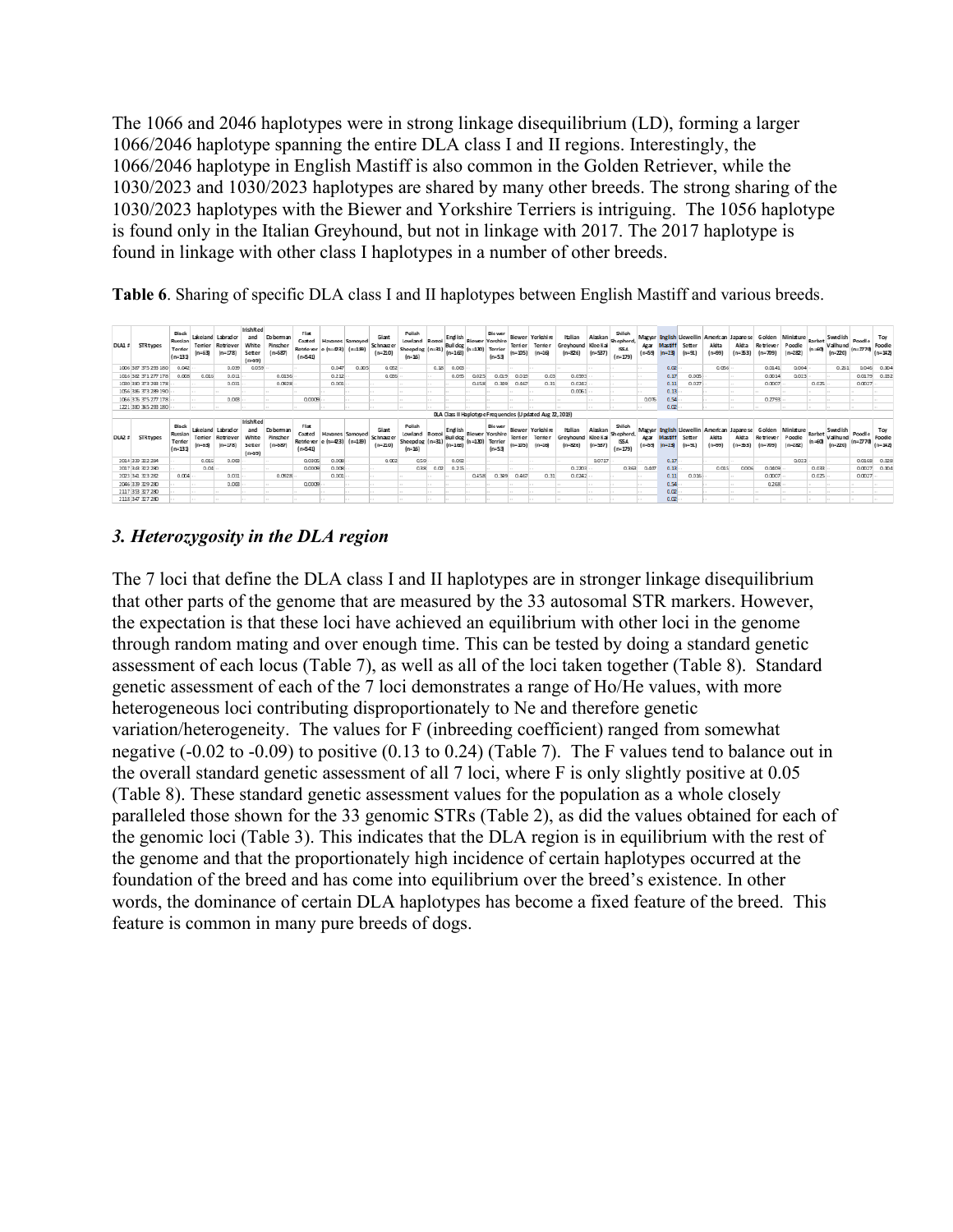| # Locus N Na Ne Ho He F                       |  |  |                          |
|-----------------------------------------------|--|--|--------------------------|
| 1 DLA I-3CCA 23 5 2.78 0.65 0.64 -0.02        |  |  |                          |
| <b>2 DLA I-4ACA 23 4 2.46 0.61 0.59 -0.03</b> |  |  |                          |
| 3 DLA I-4BCT 23 3 1.80 0.35 0.45 0.22         |  |  |                          |
| 4 DLA1131 23 3 1.43 0.26 0.3 0.13             |  |  |                          |
| 5 5ACA                                        |  |  | 23 5 1.84 0.35 0.46 0.24 |
| 23 4 2.49 0.65 0.6 -0.09<br>6 SACT            |  |  |                          |
| <b>7 5BCA</b>                                 |  |  | 23 3 1.8 0.48 0.44 -0.08 |

**Table 7**. Standard Genetic Assessment for English Mastiff using 7 STRs in the DLA region

**Table 8**. Summary of Standard Genetic Assessment for English Mastiff using 7 STRs in the DLA region

|                                        |  | N Na Ne Ho He |  | - F                      |
|----------------------------------------|--|---------------|--|--------------------------|
| <b>Mean</b> 23 3.86 2.08 0.48 0.5 0.05 |  |               |  |                          |
| -SE                                    |  |               |  | 0.32 0.17 0.06 0.04 0.05 |

# **III. What does this assessment of genetic diversity tell us about contemporary English Mastiffs**

The English Mastiffs tested constituted a single breed based on allele and allele frequencies for the 33 autosomal STR loci, albeit with limited genetic diversity and some intra-breed variation. Although it is not possible at this point to provide a definitive assessment of genetic diversity. The low amount of canid genetic diversity in these first 23 English Mastiff that were tested speaks to a number of potential artificial genetic bottlenecks. The first, and possibly most important, was a small number of founders or founder lines. However, the breed history also contains examples of many other types of genetic bottlenecks that could have led to bouts of intense inbreeding and loss of founder diversity after the registry was closed. Although DNA alone cannot provide answers to the importance of various potential bottlenecks, it does allow for several assumptions on breed origin. The breed originated from dogs that shared many of their genomic alleles with village dogs currently found in the Middle East, SE Asia and Pacific Island nations. Their DLA haplotypes are also shared with a number of other common breeds that evolved in this same region of Europe and not in Asia.

DNA analysis of the DLA regions of English Mastiff also mirrors the findings for lost diversity in other regions of the genome. Four DLA class I and II haplotypes occurred in 95% of individuals tested, and the extended DLA 1016/2046 haplotype was found in over half of the dogs. This is evidence that only four founders, or closely related founder lines, have contributed disproportionately to the breed's evolution up to modern times. This is in line with historical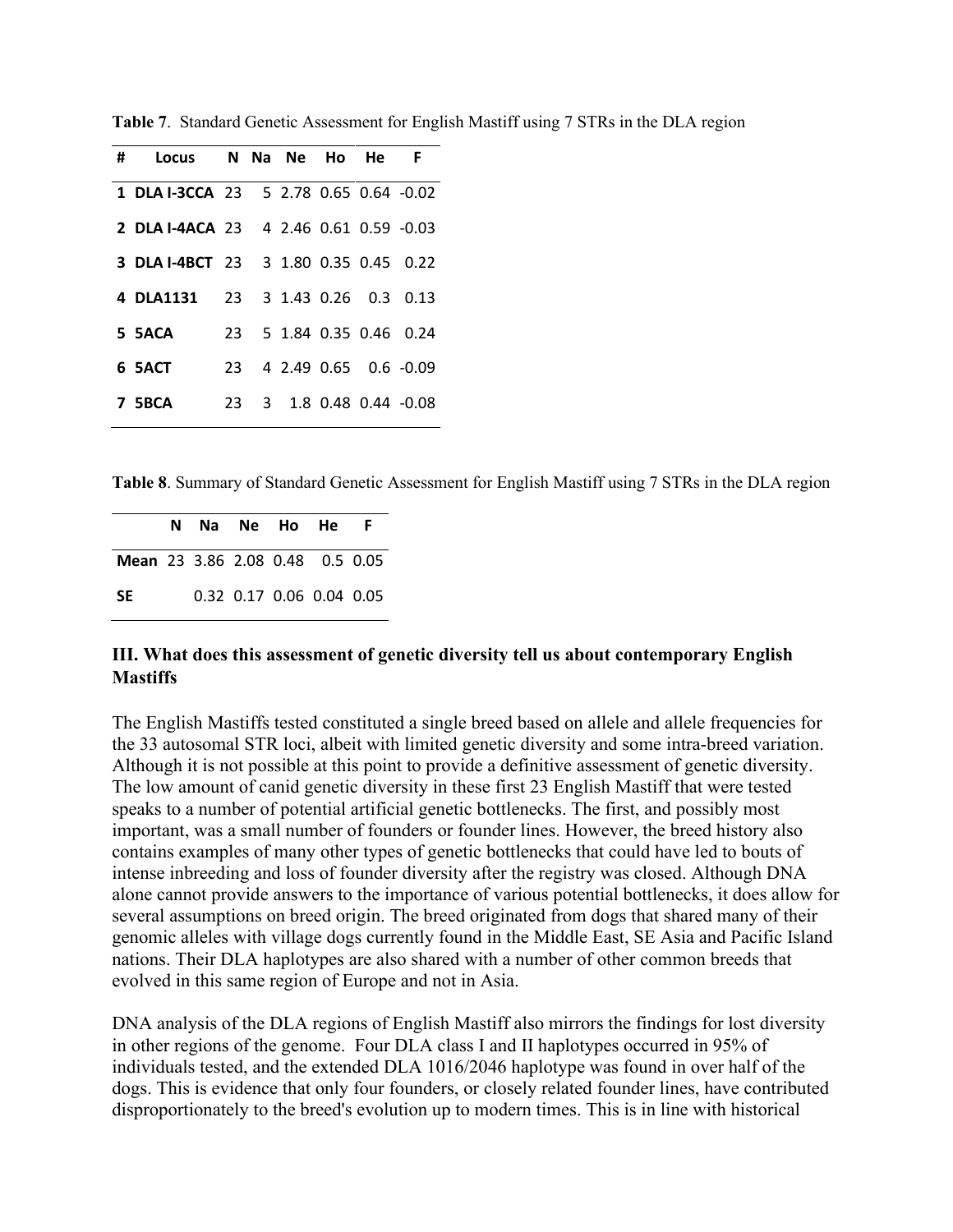evidence indicating that all modern English Mastiff have evolved from a single female (Nydia), 14 dogs from North America, and a single Dogue de Bordeaux. It could also be speculated that the dominant 1016/2046 haplotype was inherited from a single popular sire. However, the fact that these haplotypes are in equilibrium with the rest of the genome indicates that this imbalance occurred at the time of the founding and has become fixed/equilibrated over the time, and not from some more recent genetic bottleneck.

Although it appears that contemporary English Mastiff have a very narrow genetic base, a lack of genetic diversity is not in itself bad, providing the founder population was relatively free of deleterious genetic traits and breeders have been judicious in avoiding any artificial genetic bottlenecks that may cause either a loss or imbalance in the original diversity. The breed is surprisingly clear of simple breed-specific heritable disease traits and enjoys a reasonable lifespan compared to other large dog breeds. The health problems that exist are of a complex genetic basis and are common to many dog breeds and even mongrels [12]. These traits common to modern dogs have most likely been inherited from generation to generation as dogs underwent progressively more intense human-directed artificial selection.

The lack of genetic diversity in the DLA class I and II region of these 23 English Mastiff is troublesome, but it is uncertain what it means. Certain DLA class I and II haplotypes have been associated with specific autoimmune diseases in certain breeds [13], but autoimmune disorders other than hypothyroidism have not been documented as serious problems in English Mastiff. Nevertheless, it is important that breeders maintain as much diversity and heterozygosity in the DLA region as possible.

Breeds that lack genetic diversity must be managed much more closely to avoid further loss of genetic diversity and have less leeway in dealing with simple recessive or complex polygenic disorders that might arise. Elimination of deleterious traits may result in loss of genetic diversity, especially when diversity is limited.

# **IV. Heritable disorders of the English Mastiff [11]**

Major health problems can include hip dysplasia and gastric torsion, which are common complex genetic disorders that are more common in large dogs in general [12]. Minor problems include obesity, osteosarcoma, and cystinuria. Problems only occasionally found include cardiomyopathy, allergies, vaginal [hyperplasia,](https://en.wikipedia.org/wiki/Hyperplasia) cruciate ligament rupture, hypothyroidism, OCD, entropion, progressive retinal atrophy (PRA), and persistent pupillary membranes (PPM).

It is difficult to find incidence figures on cancer in the English Mastiff, but it appears to be similar to dogs in general, i.e., around 30%. Lymphoma may be the most common tumor in Mastiffs, as in dogs in general, accounting for about 25% of all cancer. The second most common tumor is osteosarcoma, a problem shared by many larger breeds of dogs.

# **A. Lifespan**

The lifespan of the Mastiff is 10-11 years (average 7 years) [1].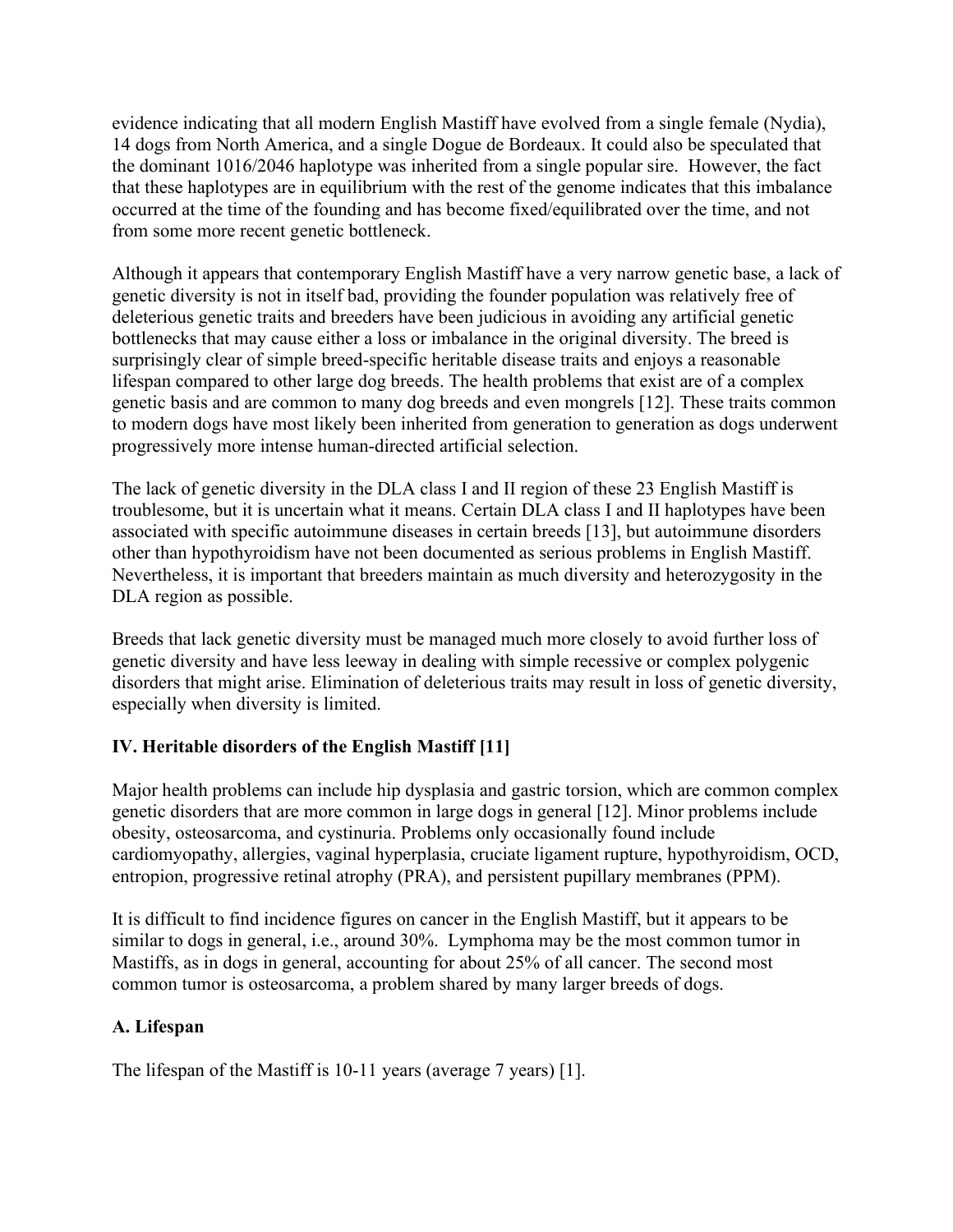# **B. Testing for heritable conditions**

DNA based tests are available for several disease mutations that have been identified in the breed. These diseases and their mutations include: autosomal dominant progressive retinal atrophy (ADPRA), canine multi-focal retinopathy 1 (CMR1), canine multi-focal retinopathy 3 (CMR3), degenerative myelopathy (SOD1), coat color dilution alopecia, hyperuricosuria (HUU), and cystinuria type III [11].

# **V. Results of Diversity Testing**

#### **A. How will you be given the results of DNA-based genetic diversity testing on your dog?**

After a sample is submitted for genetic testing, the identity of the dog and owner will be replaced by a laboratory barcode identifier. This identifier will be used for all subsequent activities and each owner will be provided with a certificate that reports the internal relatedness, genomic STR genotypes and DLA class I and II haplotypes for the dog(s) tested. The internal relatedness value for the dog being tested is related to the population as a whole. The alleles at each of the 33 STR loci are presented as numbers that correspond to those found in Table 1. Each locus will have two alleles, which are either different (heterozygous) or the same (homozygous). Each allele is inherited from each of the parents. More of the alleles at each locus will be homozygous in dogs from closely related parents or that in regions of the genome that are under strong positive selection for some favored phenotypic trait or traits. Dogs with a predominance of rarer (i.e., low incidence) alleles will be more distantly related to the bulk of the population than dogs that have a predominance of common (i.e., high incidence) alleles.



# **B. What should you do with this information?**

The use of DNA for testing genetic diversity in the English Mastiff has confirmed that the breed lacks genetic diversity genome-wide and in the DLA region, most likely from a small number of founder individuals/lines. It is more important, therefore, to closely monitor existing diversity into the future. We believe that this can be most accurately done with DNA testing as a supplement to in-depth pedigrees. If the breed were to consider increasing genetic diversity by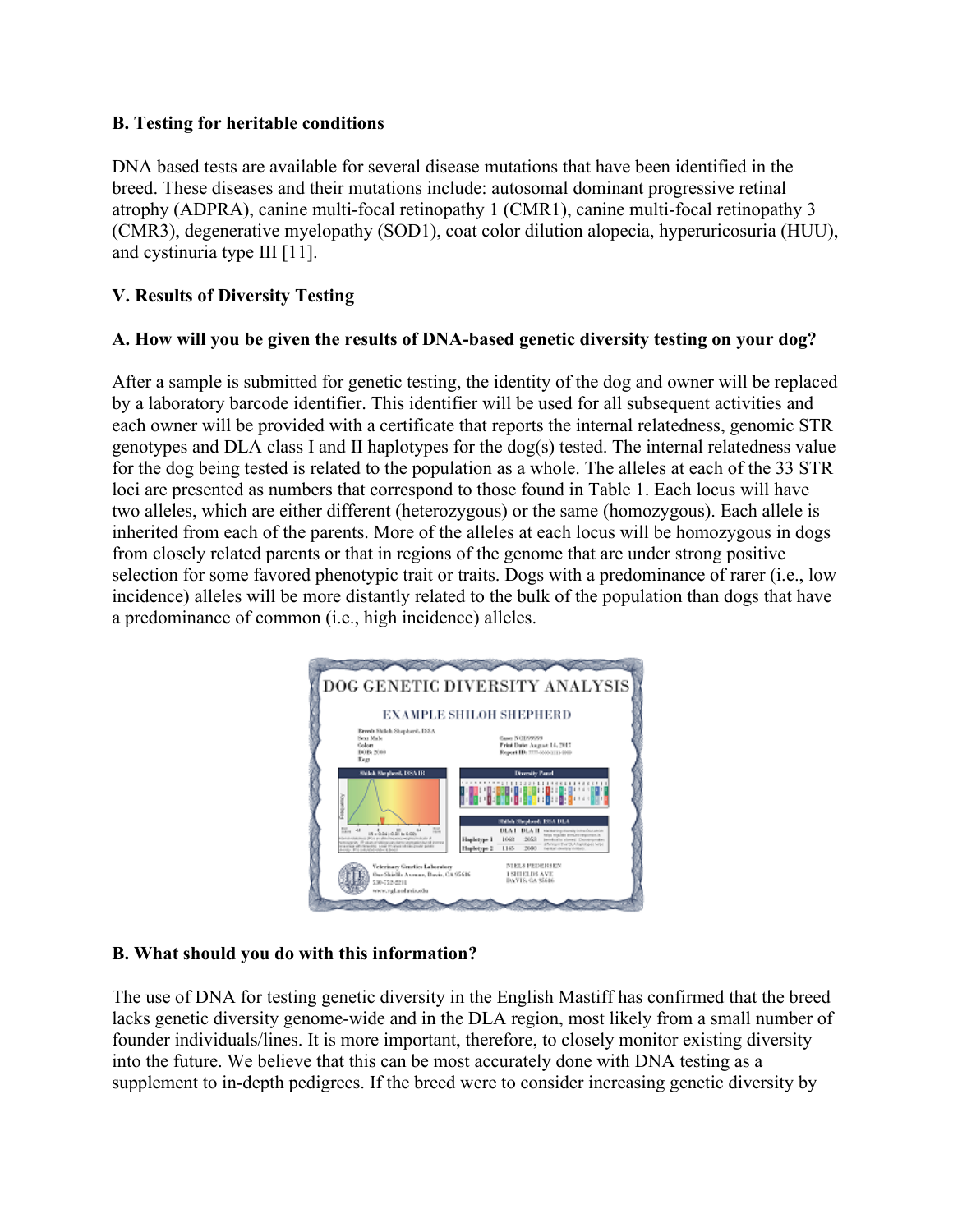further genetic introgressions, DNA testing of dogs intended for such introgressions would also be essential.

The goal for breeders should be to continue to produce puppies with IR scores less than 0, and with time, even lower scores. Although most of the individuals tested were randomly bred, there were small subpopulations of dogs that were much more inbred or outbred than the rest of the population. Therefore, there is a possibility to better balance genetic diversity in the breed. Mates should be selected to avoid homozygosity at any genomic loci or DLA class I and II haplotype and encourage the use of dogs with less common genomic alleles or DLA haplotypes. Maintaining existing genomic diversity will require using IR values of potential mates based on the 33 STR loci to assure puppies of equal or greater overall diversity, similar to what is being done by many Standard Poodle breeders. However, IR values, because they reflect the unique genetics of each individual, cannot be used as the criteria for selecting ideal mates. Mates with identical IR values may produce puppies significantly more or less diverse than their parents. Conversely, a mating between dogs with high IR values, providing they are genetically different, may produce puppies having much lower IR scores than either parent. A mating between a dog with a high IR value and a low IR value, providing the latter has few alleles and DLA haplotypes in common, will produce puppies much more diverse than the highly inbred parent. Breeders should also realize that a litter of puppies may have a wide range of IR values, depending on the comparative contributions of each of the parents. The more genetically diverse and different the parents, the greater the range of IR values in their offspring.

The next step is to compare the DLA class I and II haplotypes. You want to avoid breeding pairs that will produce puppies that will be homozygous for the same haplotypes, and once again, less common haplotypes may offer more diversity than common ones.

Breeders who do not have access to computer programs to predict the outcome of matings based on IR values of sire and dam can also compare values by manual screening. Potential sires and dams should be first screened for genetic differences in alleles and allele frequencies for the 33 genomic STR loci. Some extra weight should be given to rare v*s* common alleles. This information is included on all certificates and on the breed-wide data on the VGL website.

Puppies, once born, should be tested for their actual IR values, which will reflect the actual genetic impact of each parent on internal diversity. Considerations of mate choices for genetic diversity should be balanced with other breeding goals but maintaining and/or improving genetic diversity in puppies should be paramount.

A more effective use of this study is to contribute the genetic information to a web repository. The best format for such a repository and testing has been provided by Standard Poodle breeders. This information could be incorporated into a mate selection service that will allow a breeder to identify, among all the dogs tested, potential mates that would be most ideal for increasing genetic diversity in their litters-https://www.betterbred.com/.